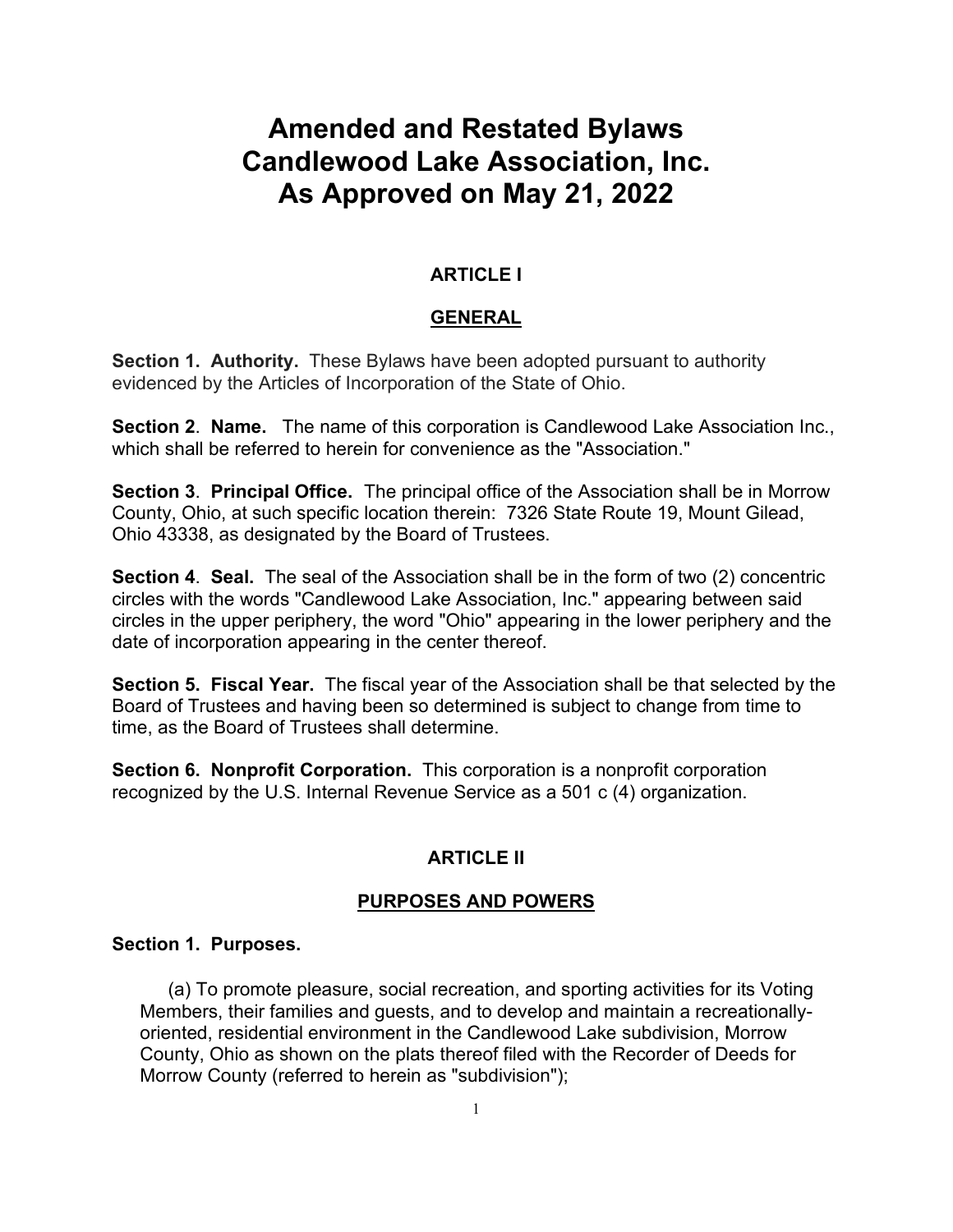(b) To provide a means whereby the streets, and those areas within the subdivision designated as parks, dams, lakes, common areas or other amenities on the plats thereof, and such other recreational facilities within the subdivision as may be conveyed to the Association or established by it, may be operated, maintained, repaired, and replaced; and

(c) To provide a means for the promulgation and enforcement of all regulations necessary to the governing of the use and enjoyment of such streets, parks, dams, lakes, recreational facilities, or other amenities and such other common facilities within the subdivision as may be conveyed to the Association.

(d) To conduct and carry on the work of the Association not for profit purposes in such manner that no part of its income or property shall inure to the private benefit of any donor, member, trustee, officer or individual (except that reasonable compensation may be paid for services rendered to or for the Association affecting one or more of its purposes), and in such manner that it shall not devote a substantial portion of time attempting to influence legislation nor shall it intervene in (including the publication or distribution of statements) any political campaign on behalf of a candidate or party.

**Section 2. Powers.** The Association shall, through its Board of Trustees, have power to do whatever is necessary, conducive, incidental or advisable to accomplish and promote its purposes, except carrying on a business or trade for profit for its members, and in connection therewith shall have but shall not be limited to, the following powers:

(a) To acquire real or personal property by gift, purchase or other means.

(b) To own, hold, enjoy, lease, operate, maintain, convey, sell, assign, transfer, mortgage or otherwise encumber, or dedicate for public use, any real or personal property owned by it.

(c) To exercise the powers and functions granted to it in the recorded declaration of restrictions, agreements and/or deeds offering property in the subdivision.

(d) To construct, maintain and operate recreational facilities of all kinds within the subdivision.

(e) To care for vacant, unimproved, unkempt, or unsold lots.

(f) To own, operate, maintain, rebuild, repair, beautify and otherwise care for all streets, project parks, dams, lakes, recreational areas, buildings, utilities, pedestrian easements and drainage improvements within the subdivision not subject to maintenance by governmental authority;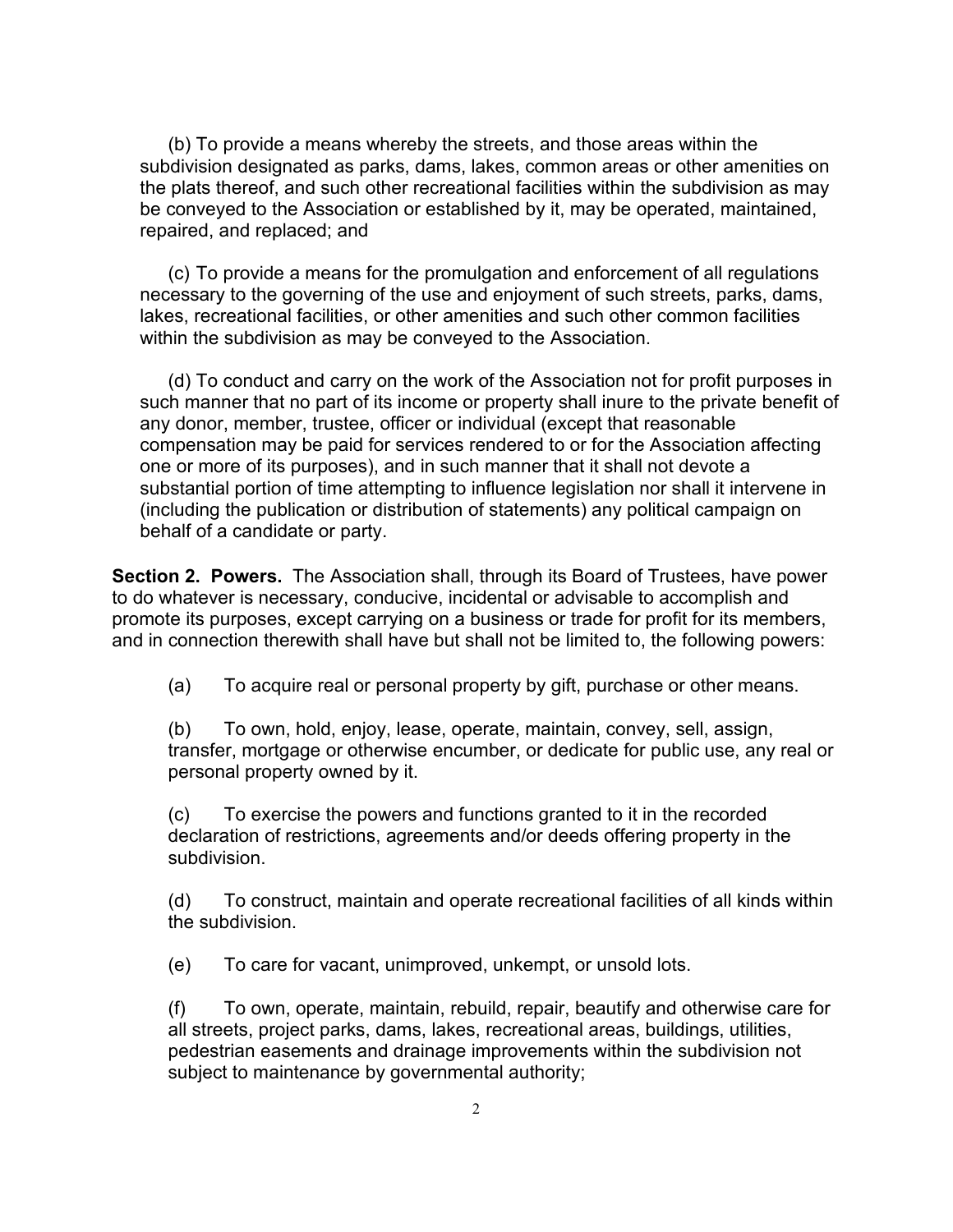(g) To pay taxes and assessments, if any, levied by any governmental authority on property owned by it.

(h) To enforce charges, easements, restrictions, covenants, conditions and agreements existing upon or created for the benefit of the real property in the subdivision.

(i) To appoint such committees as may be necessary to, or convenient in, the discharge of any of its obligations or powers.

(j) To levy an annual charge upon its Voting Members and to declare the same a lien against the property subject thereto in accordance with the recorded declaration of restrictions, agreements and/or deeds affecting property in the subdivision.

(k) To prescribe and enforce motor driven vehicle speed limits within the subdivision.

(l) To take lawful action to collect any charges and assessments not paid and in connection therewith to foreclose on any lien granted to it.

(m) To borrow money, contract debts, and issue bonds, notes and debentures, and secure the payment or performance of its obligations.

(n) To expend funds for the payment and discharge of all proper costs, expenses and obligations incurred in carrying out all or any of these powers in furtherance of its purposes and objectives.

(o) To contract for and pay any premiums for fire, casualty, liability, and other insurance, including indemnity and other bonds.

(p) To contract and pay for legal counsel, accounting services, maintenance, gardening, utilities, materials, supplies and services relating to property or facilities owned or operated by it and to employ a Community General Manager and other support staff necessary for the administration of its affairs.

(q) To do all other acts necessary or expedient for administration of its affairs and the attainment of its purposes.

(r) To levy such dues, charges, assessments, fines and penalties on Members as may be provided in the Bylaws or otherwise authorized by law, and to take action to collect or enforce the same as said Bylaws, Deed Restrictions or applicable law may authorize; and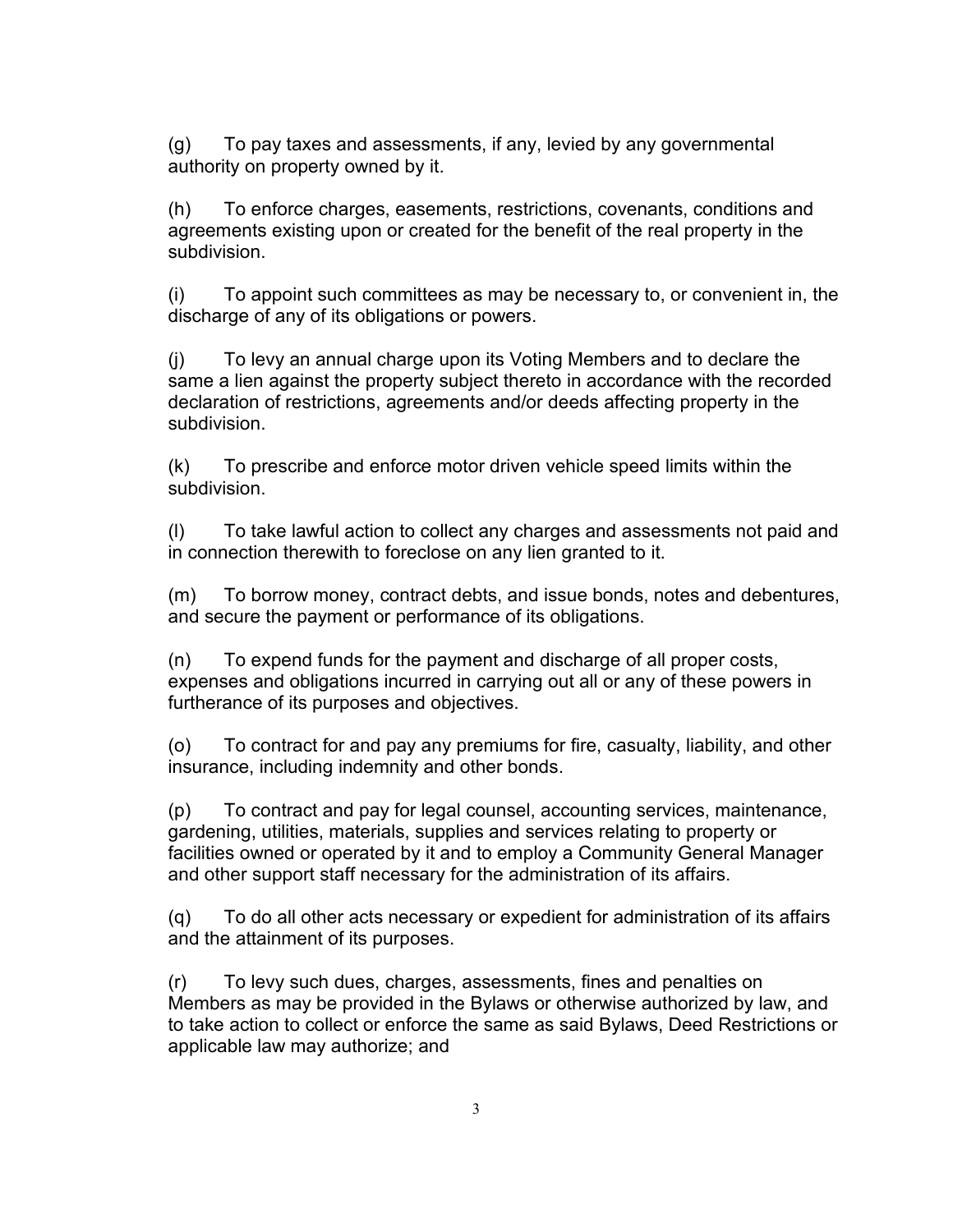(s) To operate water and sewage systems, and any other public utility at the subdivision.

(t) To have and exercise all such further powers as are now or may hereafter be permitted by the General Not for Profit Corporation Act of Ohio, Planned Community Law of Ohio, or successor acts, or any other applicable law.

(u) To promote, advertise and sell unsold lots within the subdivision that are either owned or controlled by the Association.

(v) To perform all legal functions related to the sale of platted lots within the subdivision.

(w) To perform all acts necessary and proper for the government and operation of the Association.

(x) The Board of Trustees of the Candlewood Lake Association shall comply with all applicable state and federal laws concerning prohibitions against discrimination on the basis of race, color, religion, sex, military status, national origin, disability, age, or ancestry, including, but not limited to, Chapter 4112, of the Ohio Revised Code. No private right of action additional to those conferred by the applicable state and federal anti-discrimination laws is conferred on any aggrieved individual by the preceding sentence.

# **ARTICLE III**

# **MEMBERSHIP**

**Section 1**. **General.** Members of the Candlewood Lake Association shall be those persons who hold recorded title as residential owners of lots in the subdivision, or a person or entity who has been granted the authority to connect to the Association's water and/or sewer services. Residential lots for the purpose of defining membership shall mean each numbered lot in Units 1 through 12, or any future duly authorized unit, as described and set forth in the plat maps of the subdivision as illustrated and recorded in the Morrow County, Ohio Recorder's Office.

Unnumbered lettered parcels are considered property belonging to the Association for general community use.

There are three classifications of membership in the Association: (1) Voting Members who are those persons who hold recorded title as owners of lots in the subdivision, (2) Associate Members who are those persons who permanently reside with the Voting Member including the title owner's spouse or significant other and dependent children,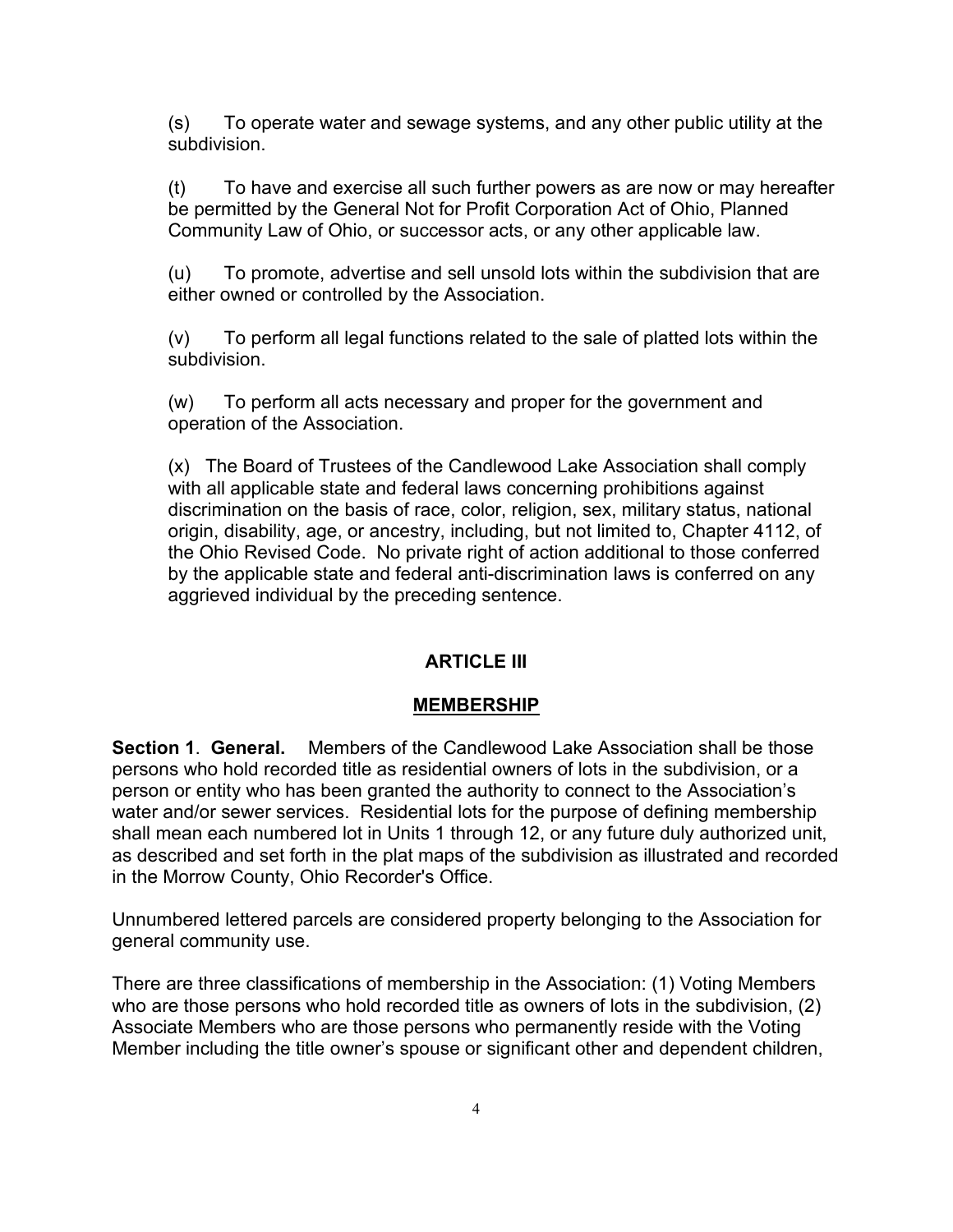and (3) Limited Members who are either a person or entity who has been granted the authority to tap into the Association's water and/or sewer services.

"Significant other" means that a relationship exists between (2) or more people, neither of whom is married, that is intended to remain indefinitely and where there is joint responsibility for each other's common welfare, there are significant shared financial obligations, and there is a shared primary or secondary residence.

People or firms such as those who hold a security interest, or who are serving as executors, or bankruptcy trustees or hold a power of attorney are not eligible for membership if their names do not appear on the deed although they may be granted access to the subdivision for purpose of inspection and maintenance.

**Section 2. Voting Members.** Regardless of the number of names shown on a deed, the first and second name on the deed shall be designated as Voting Members.

In the case of a corporation, partnership or organizational ownership, only one vote will be granted.

With regard to legal trusts, there will be two (2) votes and the Voting Members must be identified in writing to the Association Office.

Voting Members shall have one (1) vote each at member meetings or by mail ballot, as long as they are in good standing.

Good standing is defined as maintaining all Association accounts current and not being under any suspension of privileges.

Voting Members shall be the responsible party to ensure that all Bylaws, the Articles of Incorporation, the Deed Restrictions and other rules, regulations, policies and/or ordinances of the Association are observed by himself or by herself and any Associate Members or guests.

Regardless of the number of residential lots owned by the same person, the Voting Member is entitled to only one (1) vote in member meetings. However, if more than one person owns more than one lot as shown on the deeds, different owners may be designated by the Voting Member for each owned lot.

The Voting Member, whose name must appear on the deed, must be designated at the Candlewood Lake Association Office at the time of new membership. The Voting Member designated may be changed at any time by written notice given to the Association Office. This will be effective thirty (30) days after receipt of written authorization to change Voting Member.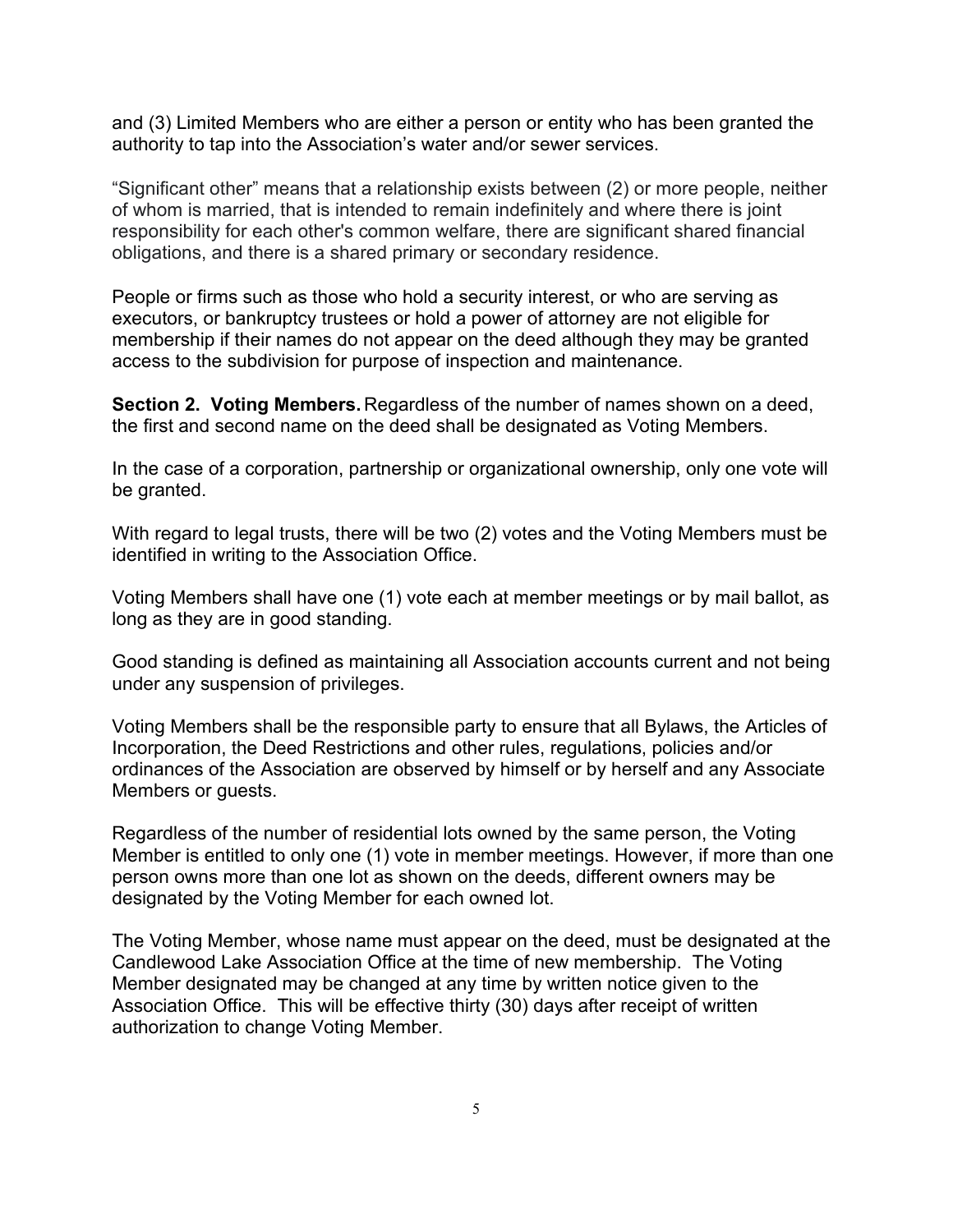**Section 3. Associate Members.** A person shall be entitled to Associate Member status upon the request of the Voting Member. The Associate Members shall have all the rights and responsibilities of membership if they satisfy one of the following categories, but they are not entitled to vote at Member meetings:

- (a) Spouse or significant other of the Voting Member as designated by the Voting Member and their dependent children who live at the same residence full-time as the Voting Member. Such an Associate Member shall not have to pay the annual operations charge.
- (b) Tenants or regular occupants of a dwelling in the subdivision and his and her spouse or significant other, living at the same residence, as designated by the tenant who signed the rental agreement with Candlewood Lake Association, Inc. Such an Associate Member shall pay the same annual operations charge as the Voting Member who owns the lots.
- (c) Other persons, who qualify for Associate Member status, as defined in published board policy which policy includes all terms and conditions of membership including the payment of charges, if any. Association membership shall cease automatically upon termination of the status giving rise to such membership or by action of the Board of Trustees at its sole discretion.

**Section 4. Limited Members**. Candlewood Lake Association Inc. shall have the authority to grant a person or entity the right to connect to its water and sewer lines to receive water and sewer services. The terms of the tap-in fee and fees for continued water and sewer services shall be agreed upon when the person or entity connects to the Association's water and/or sewer line(s). Any person or entity connecting to a water and/or sewer line maintained by Candlewood Lake Association Inc. shall become a Limited Member of Candlewood Lake Association Inc. The rights and responsibilities of each Limited Member shall be set forth in the contract between the parties for the tap-in fee and for water and/or sewer services. A Limited Member shall have no rights of membership in the Candlewood Lake Association, Inc. and further shall enjoy no privileges to the use of the facilities and common property owned by the Association.

**Section 5**. **Privileges.** Voting Members and Associate Members and their guests shall have the use of all the facilities and common property owned by the Association and open to the membership subject to the Bylaws, Articles of Incorporation, Deed Restrictions, and rules and regulations as published by the Association.

However, the Voting Members and any Associate Members may have privileges revoked for violation of Bylaws, Deed Restrictions, Rules, Regulations, or Policies as determined by the Board, following notice by the Board of Trustees and an opportunity, if requested in writing, to be heard at an open meeting of the Board of Trustees. In all cases, the decision of the Board of Trustees shall be final, binding and conclusive.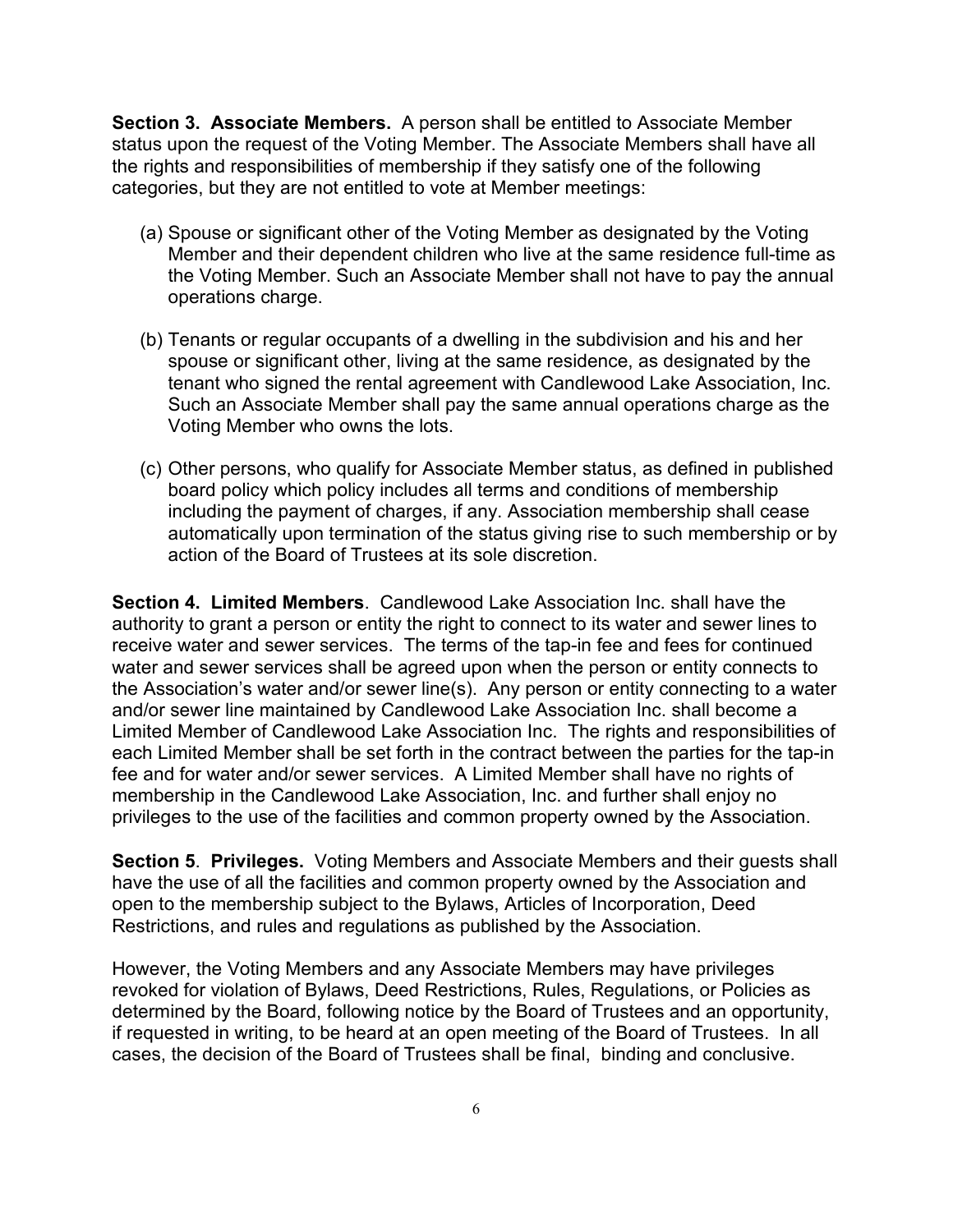**Section 6**. **Assumption of Risk.** Use of their own real estate and personal property as well as Association facilities and common property shall be at the sole risk of the Voting Member and his or her Associate Members or guests.

**Section 7. Information Disclosure**. A member shall have the right to inspect the flowing records of the Association if the member gives the Association written notice at least five (5) business days prior to the date on which the member wishes to inspect the records:

- A. Articles of Incorporation and all current amendments;
- B. Bylaws and all current amendments;
- C. Resolutions adopted by the Board of Trustees relating to the characteristics, qualifications, rights, limitations and obligations of members;
- D. Minutes of all Board and Committee meetings and records of actions approved by the members during the past three (3) years;
- E. All written communication from the Association to members as a whole within the past three (3) years;
- F. A list of the names and addresses of the current Trustees and officers; and <br>G. The most recent annual report.
- The most recent annual report.

The books and records of the Association shall be available for inspection and/or copying by Association Members in good standing for any reasonable and proper purpose and at any reasonable time subject to the Bylaws and guidelines established by the Board.

"Books and Records" of the Association shall be defined as the membership register, or duplicate membership register, the books of accounts (annual budgets, accounts payable and receivable, and financial statements), minutes of the proceedings of meetings of members or the Board of Trustees of the Association, and any written notes or records of Association committees, if any.

A member's request to review any records of the Association not listed above is subject to approval by the Board of Trustees. Such request shall be made in writing twenty (20) business days prior to the next scheduled meeting of the Board of Trustees and shall describe with reasonable specificity the records the member desires to inspect and the purposes of the inspection. At such meeting, the Board of Trustees shall determine, in their sole and absolute discretion, whether the request shall be granted.

Members shall not be entitled to inspect and/or copy sensitive or confidential records, including but not limited to, legal advice, employee wages, employee evaluations, or employee contracts without the prior written consent of the Board of Trustees.

Members will be required to fill out and sign a form before any records are inspected or copied stating the particular record (s) sought and the purpose for which such record is sought. If the purpose appears reasonable, the records may be inspected, or copied by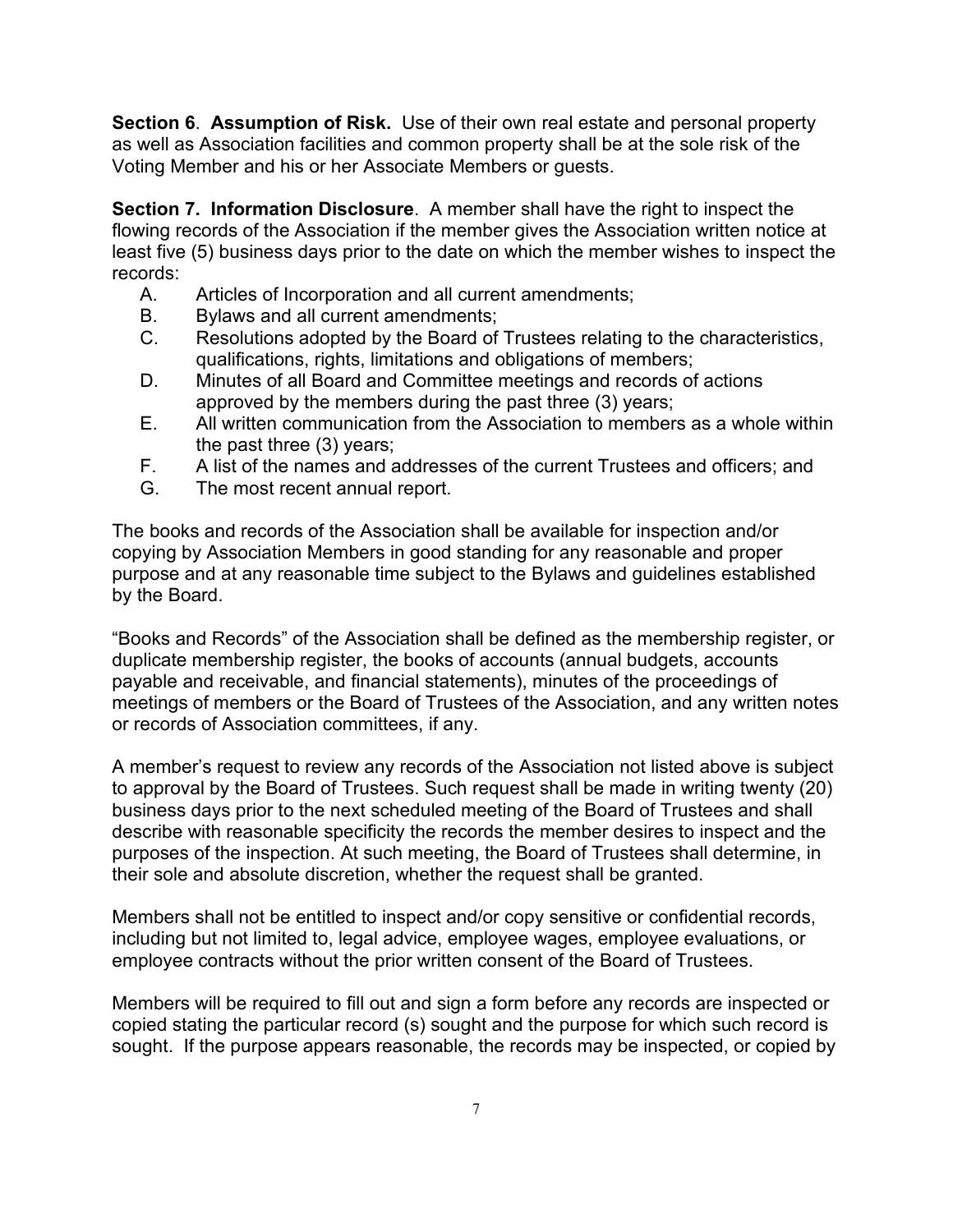the office staff, at a reasonable time that will not disrupt the Association office regular business.

The member requesting the records shall pay the amount charged by the Association for retrieving and copying the records (which shall reflect both the cost of copying and the office staff time involved) before receiving the records.

Members may not distribute any documents or records received to non-members of the Association without the prior written approval of the Board of Trustees or the voting membership of the Association. Under no circumstances shall the documents or records be used for commercial purposes. For example, the membership list shall not be sold for mailing list or advertising purposes.

# **ARTICLE IV**

## **EVIDENCE OF OWNERSHIP AND MEMBERSHIP**

**Section 1. General.** In order to determine the membership category, people who become owners of property in Candlewood must present the following documents to the Association Office: (a) A recorded deed or land contract and (b) the sales contract or other official documents showing how they obtained possession of the property and such other papers as are required by Board resolution.

**Section 2. Renter/Tenant**. A renter or tenant is defined as a non-member of the Association who resides in a Candlewood residence where the property owner does not reside. Vacant lots at Candlewood Lake may not be rented.

When a residence is rented, a Candlewood Lake Tenant/Renters Agreement must be submitted to the Association Office. Both the property owner and the tenant must pay an operating assessment if the property owner does not own another lot in Candlewood non-contingent to the lot being rented. If the property owner owns a non-contingent lot, the rented property will not be assessed the additional operating fee as long as the property owner remains in good standing on all lots. Tenants have no voting rights and shall not be members of the Board of Trustees.

Tenants have all the privileges and responsibilities as an Associate member and will have privileges revoked for violation of the Bylaws, Deed Restrictions, or other infractions as determined by the Board, for non-payment of assessments. The member will be responsible for any and all arrearages of the renter of the member's property. The member will lose all membership privileges until such time as those arrearages are paid in full. The member will not be considered a member in good standing if the tenant does not maintain the property in accordance with CWL Rules and Regulations or has other unresolved CWL violations.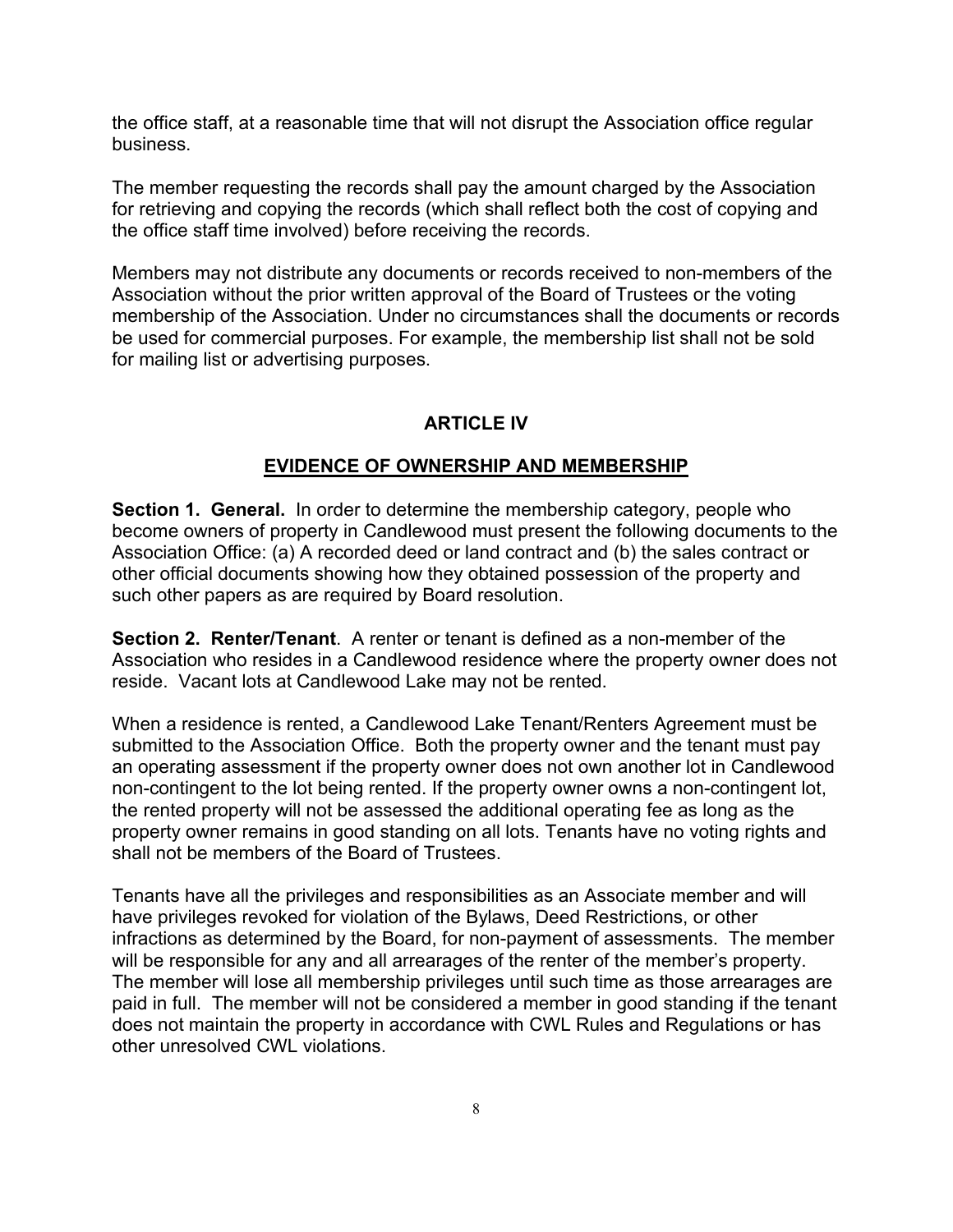**Section 3. Land Contract.** Property owners selling or purchasing property via land contract will be subject to provisions as a renter/tenant. The seller under a land contract will immediately become the Associate member of the Association. The buyer under a land contract will become the Voting Member of the Association.

A copy of the land contract must be recorded at the Morrow County Recorder's Office at the property owner's expense and must be submitted to the Association office. When a sale of a lot is made on a land contract basis, the ultimate responsibility for payment of the assessments will remain with the seller/deed holder. The land contract buyer must complete a Property Owner's Information sheet at the Association's office. Should the buyer not remain current in assessment payments, the Association will hold the seller/deed holder liable for and may exercise its right of lien against the property to collect assessments owed by the buyer.

# **ARTICLE V**

# **MEETINGS OF MEMBERS**

**Section 1. Place and Conduct of Meeting.** All meetings of the members of the Association shall normally be held in Morrow County, Ohio at such particular place as stated in the notice for such meeting. All meetings of the members shall be conducted in the manner prescribed in the *Modern Rules of Order* and in conformity with the rule for open meetings as published in Board policy.

**Section 2. Annual Meeting.** The annual meeting of the members of the Association shall be held at such date, place, and time as shall be determined by the Board of Trustees but not later than May thirty-first (31) of each year. Written notice of each annual meeting shall be given to each Voting Member, either personally or by mail, charges prepaid, addressed to the record address of such Member. All such notices shall be sent to each Member entitled to vote between ten (10) to forty (40) calendar days before each annual meeting, and shall specify the date, the place, and the time of such meeting. The notice shall outline the agenda of the meeting that shall be determined by the Board of Trustees.

Items to be included in the annual meeting mailing is limited to the following items: meeting agenda; prior annual meeting minutes; trustee candidate resumes; any issues upon which a vote needs to be taken; voting ballot; and pros and cons on the issues to better educate the membership of the proposed change(s) with a limit of five-hundred (500) characters.

The agenda shall also include such suggestions or requests as may be properly presented in writing and endorsed by twenty-five (25) or more Voting Members in good standing, providing such requests are received at least twenty (20) days prior to the date notices of the annual meeting are mailed.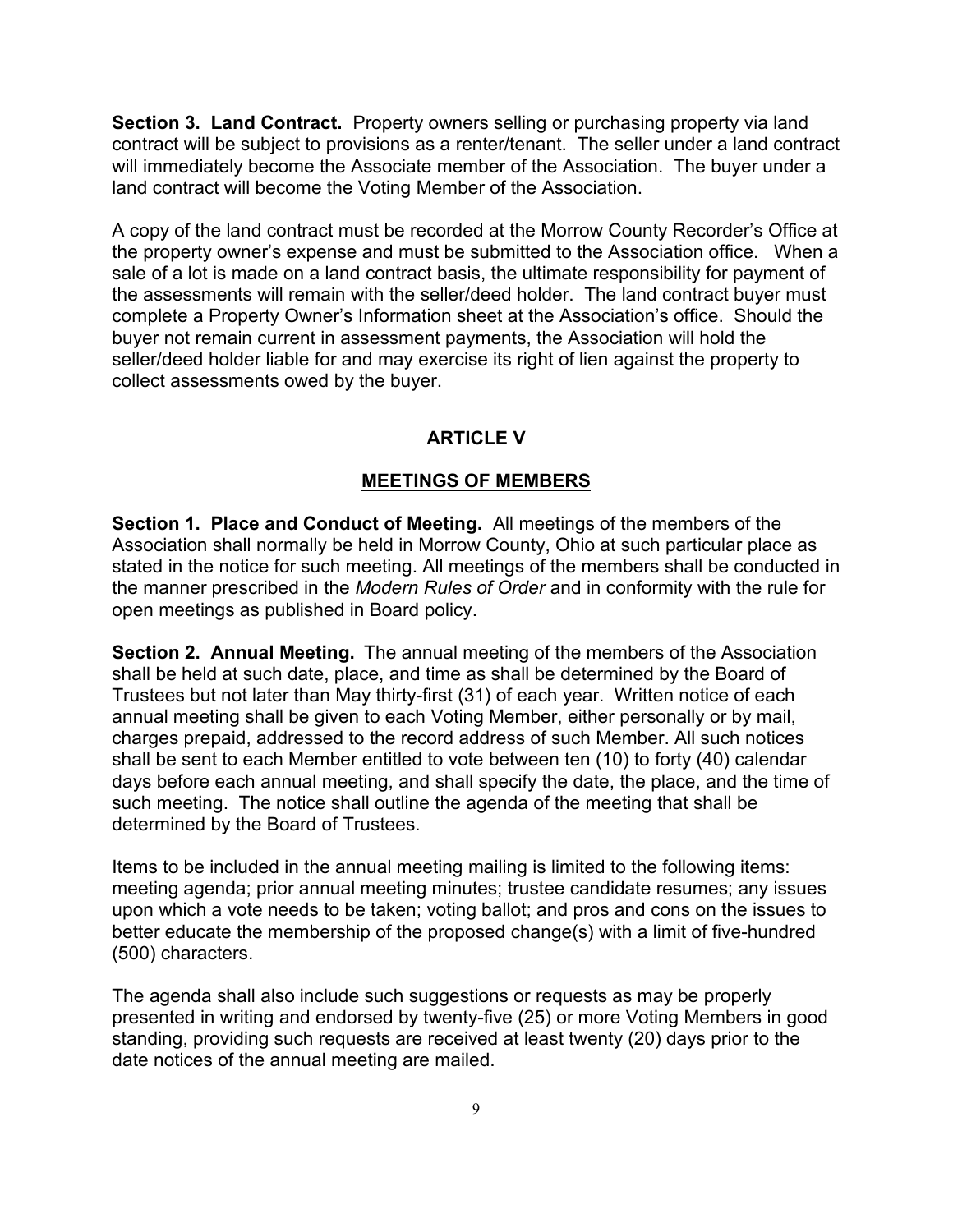The business of the annual meeting shall be limited to the items sent out in the agenda.

Members present at the annual meetings may make suggestions covering items they feel should be brought before the membership. If any such suggestions are approved by proper resolution of those members present, it shall be the duty of the Secretary to present such resolution to the Voting Members in good standing for consideration and action. This shall be done by mail vote within sixty (60) days.

Voting Members not in good standing and thus not eligible to participate in the annual meeting shall be notified of the meeting and informed of the qualifications necessary to become in good standing. This may be done through an individual letter or through a bulletin.

**Section 3. Special Meeting.** Special meetings of the Members for any purpose whatsoever may be called at any time by the President, or by a majority of the Board of Trustees, or by petition of at least one-hundred fifty (150) Voting Members as outlined in Article V, Section 8.

Except in special cases where other express provision is made by statute, notice of such special meeting shall specify, in addition to the place, date and hour of such meeting, the specific nature of the business to be transacted, and such meeting notice is to be mailed a minimum of twenty (20) calendar days prior to the meeting to all Voting Members. Such mailing is to be paid for by the petitioner(s), including postage, paper, and envelopes.

**Section 4. Adjourned Meetings and Notice Thereof.** Any members' meeting, annual or special, whether or not a quorum is present, may be adjourned from time to time by a vote of a majority present, but in the absence of a quorum, no other business may be transacted at any such meeting.

When any members' meeting, either annual or special, is adjourned for thirty (30) days or more, notice of the adjourned meeting shall be given as in the case of an original meeting. Save as aforesaid, it shall not be necessary to give any notice of the time and place of the adjourned meeting or of the business to be transacted thereat, other than by announcement at the meeting at which such adjournment is taken.

**Section 5. Quorum.** The presence of fifty (50) Voting Members in good standing at any meeting, which has been duly called, shall constitute a quorum for the transaction of business. The Voting Members present at a duly called meeting at which a quorum is present may continue to do business until adjournment notwithstanding the withdrawal of enough Voting Members to leave less than a quorum.

**Section 6. Voting.** Except as otherwise provided by law, only those Voting Members whose names stand on the records of the Association on the record date, fixed as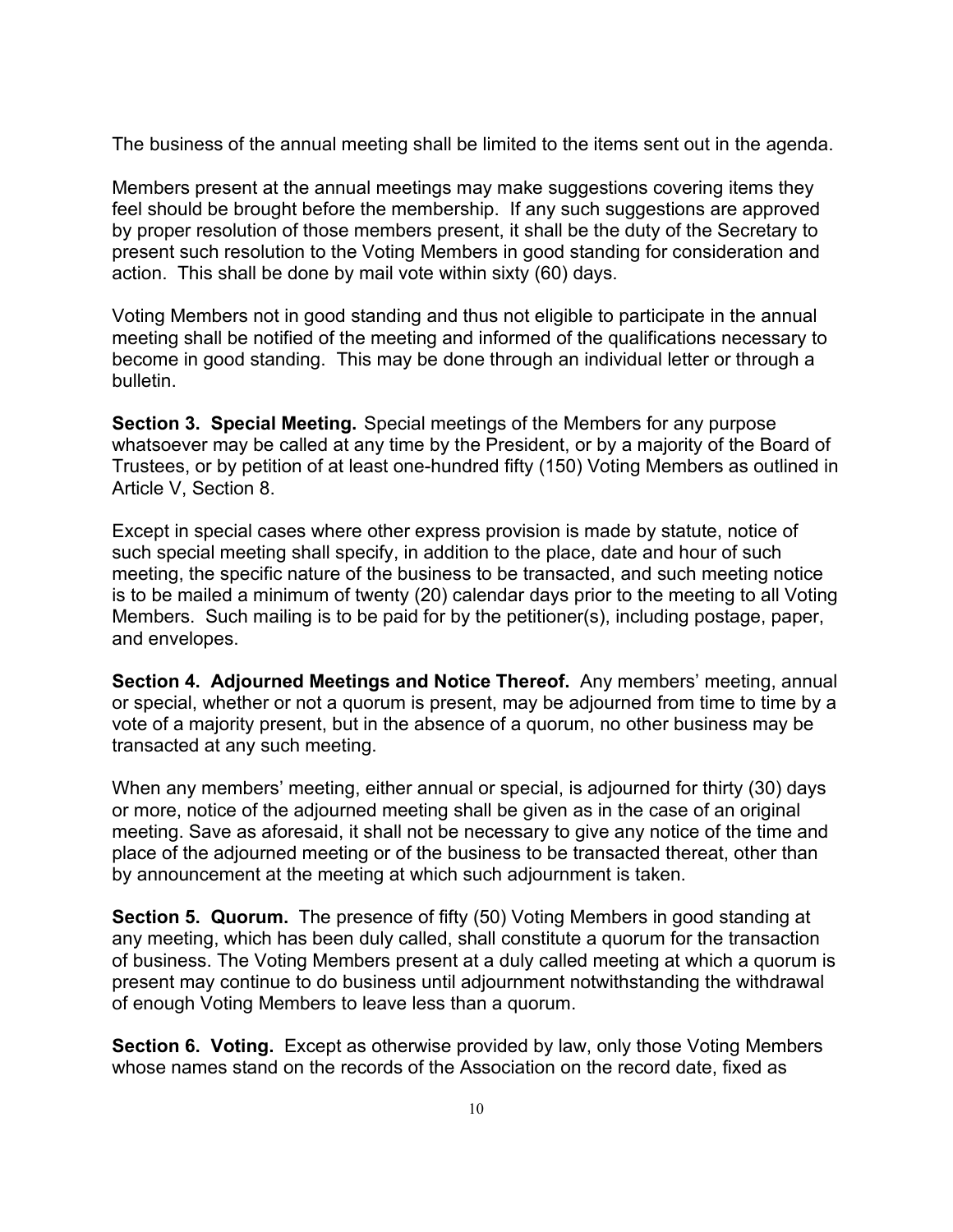provided in Article X, Section 1 of these Bylaws and who are in good standing as defined in Article III, Section 2 shall be entitled to vote at a meeting of the Voting Members.

Methods of voting shall be determined by the Board of Trustees or by the Voting Members present at the meeting.

All balloting for Trustees, changes to the plat map as recorded, all amendments to the Bylaws, Articles of Incorporation or Deed Restrictions, and the sale or lease of the Association's mineral rights will require a vote of the membership and must be conducted by mail after proper notice. The failure of some Members to receive ballots by mail shall not invalidate the results of the vote unless more than fifty-one percent (51 percent) of the eligible Voting Membership fail to receive ballots, in which case the mail vote will be conducted again.

Each Voting Member is entitled to only one (1) vote regardless of the number of lots owned. Balloting either by mail or at members' meetings will be in accordance with procedures and policy established by the Board of Trustees prior to a meeting or by the Voting Members by majority vote at the meeting.

**Section 7. Action Without Meeting.** Any action, except as otherwise provided by law, which, under the applicable provisions of law, may be taken at a meeting of the Voting Members or may be taken without a meeting if authorized in writing by all of the Voting Members who would be entitled to vote upon such action at a meeting and filed with the Secretary of the Association.

**Section 8. Petitions.** A petition is a process whereby Voting Members can express their objections about an issue as well as have the right to initiate action for a vote. A minimum of one hundred fifty (150) Voting Members' signatures is required for a petition to be valid.

All Voting Members who sign the petition must be in good standing as defined in these Bylaws.

The petition must include the following:

- 1. Names of the Voting Members who are initiating the petition including their unit, lot number, and telephone number.
- 2. Reason for the petition.
- 3. Page number at the top of each page of the petition.
- 4. Printed name of the Voting Member that is legible.
- 5. Unit and lot number of the Voting Member who signed the petition.
- 6. Signature of the Voting Member.<br>7. Date the Voting Member signed t
- Date the Voting Member signed the petition.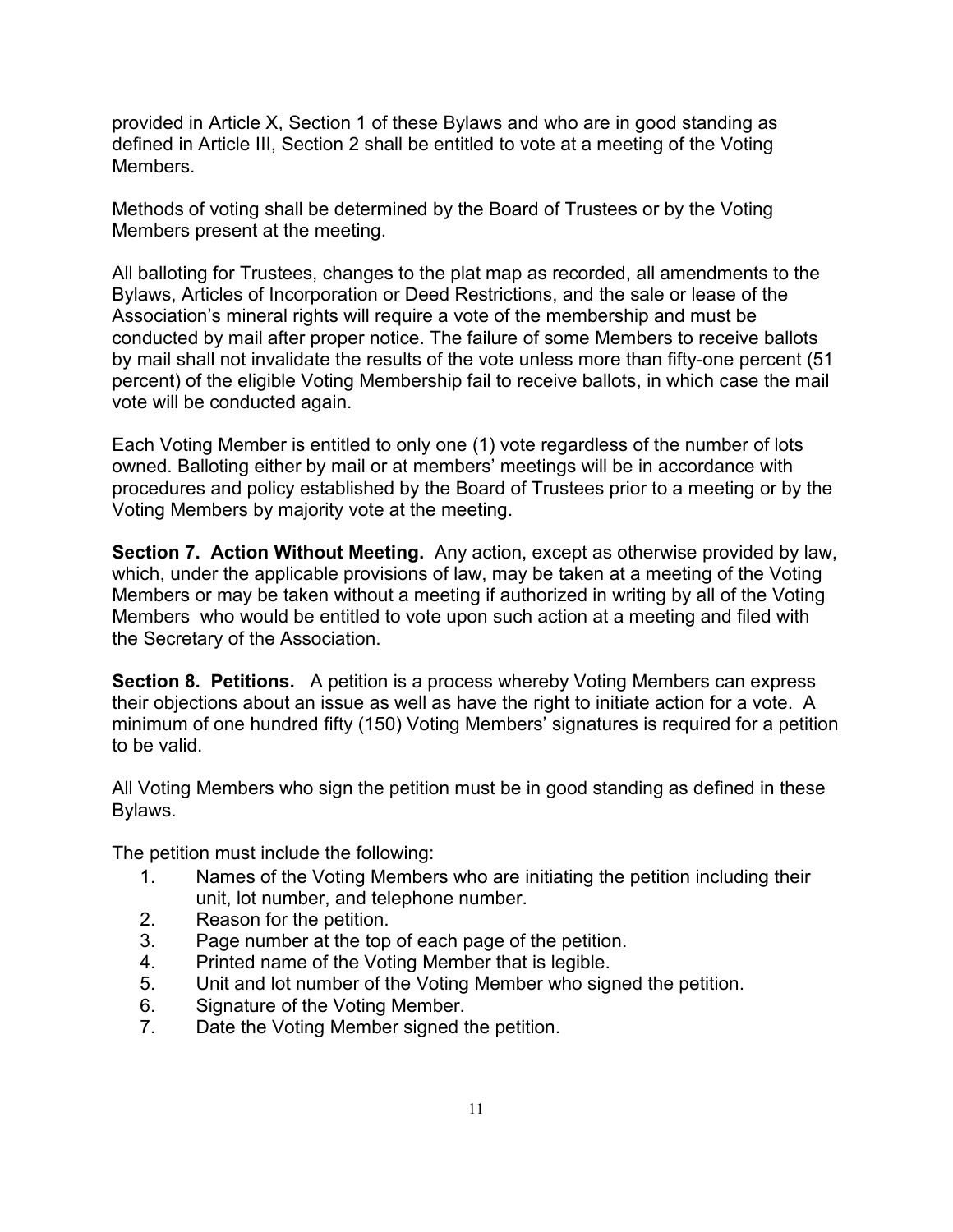Absentee signatures of Voting Members can be obtained through the mail, but the signatures must be notarized and include the above items.

If any of the above items are omitted, the related signature will be invalid. To take a petition door to door, a permit must be obtained through the Association office with all members who are doing this to be listed on the permit. This permit must be carried with the person at all times along with proper identification.

The expense of mailing the petition to Voting Members is the petitioner's expense.

Once the petition is turned in to the Community General Manager, no more signatures can be added.

If it is determined that the number of signatures is less than one hundred fifty (150) Voting Members, it makes the petition null and void.

If it is determined that the number of signatures is one-hundred fifty (150) Voting Members or more, creating a valid petition that requires a vote by the membership, all pertinent information for the mailing must be turned into the Association's office seven (7) business days prior to the scheduled Candlewood Lake Association ballot mailing date. If not, the member initiating the petition must pay all cost associated with any mailings associated with their petition.

If a petition is initiated and validated and then withdrawn, the member initiating the petition must reimburse Candlewood Lake Association all costs associated with that petition.

If a Voting Member who signed the petition wishes to remove their name from the petition, they may submit a letter stating this or go into the office. If the Voting Member is unable to do this in person, their signature must be notarized on the letter.

## **ARTICLE VI**

## **TRUSTEES**

**Section 1. Powers.** Subject to any limitations of the Articles of Incorporation, of these Bylaws, and of the General Not for Profit Corporation Act of Ohio, and the Ohio Planned Communities Act or its then current equivalent, and subject to the duties of Trustees as prescribed by these Bylaws, all corporate powers of the Association shall be exercised by or under the authority of, and the business affairs of the Association shall be controlled by the Board of Trustees. Without prejudice to such general powers, but subject to the same limitations, it is hereby expressly declared that the Trustees shall have the following powers: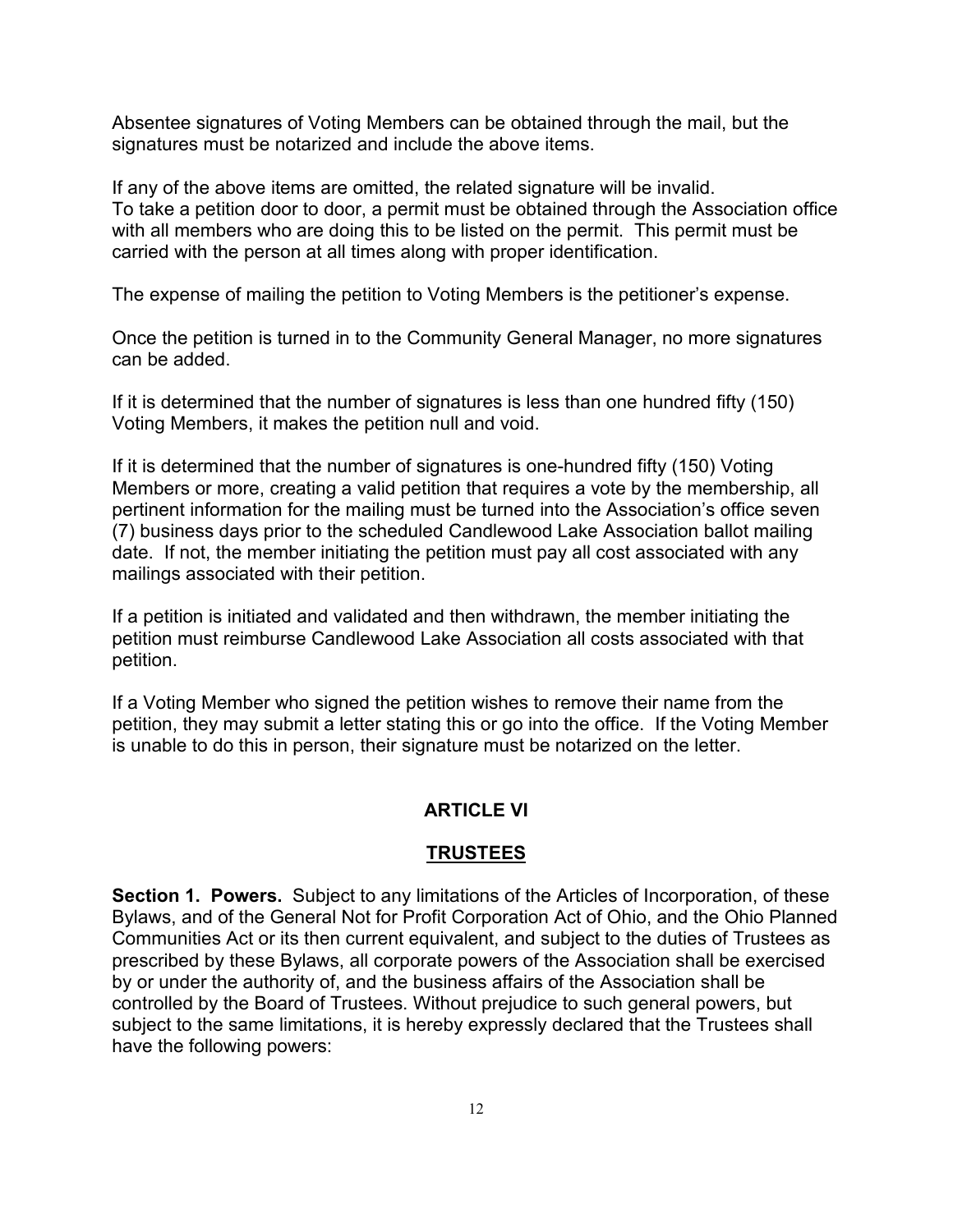(a) To select and remove all officers, agents, attorneys, accountants, independent contractors, as well to authorize committee persons and the Community General Manager of the Association and prescribe such powers and duties for them consistent with law, with the Articles of Incorporation or these Bylaws.

(b) To conduct, manage and control the affairs and business of the Association and to make such rules and regulations therefore not inconsistent with law, with the Articles of Incorporation or these Bylaws, as they may deem best.

(c) To adopt and publish rules and regulations governing maintenance and the use of the Common Areas.

(d) To do anything necessary or desirable, including, but not limited to, establishing any rules or regulations which the Association deems necessary to carry out the purposes of the Association as set forth herein or as permitted by law.

(e) To enforce the provisions of the Candlewood Lake Ordinances and any other rules or regulations and at its discretion, seek damages or other relief for violation of such provisions or rules and/or by Special Individual Assessment against any Member for violation of such provisions, rules or regulation pursuant to the provisions of the Candlewood Lake Ordinances.

(f) To procure and maintain adequate liability insurance covering the Association and the Trustees and officers thereof and adequate hazard insurance on the property owned by the Association.

(g) To cause to be kept a complete record of all its acts and corporate affairs.

(h) To provide overall stewardship of the Association's financial health; review financial performance; approve and monitor the annual operating and capital budgets; hire the independent auditor.

(i) To adopt and monitor the performance of the Growth/Strategic Plan and Reserve Funding Plan.

(j) To ensure an open process for the election of members to the Board of Trustees.

(k) To approve selection of the Executive Committee and Chairs of other standing committees.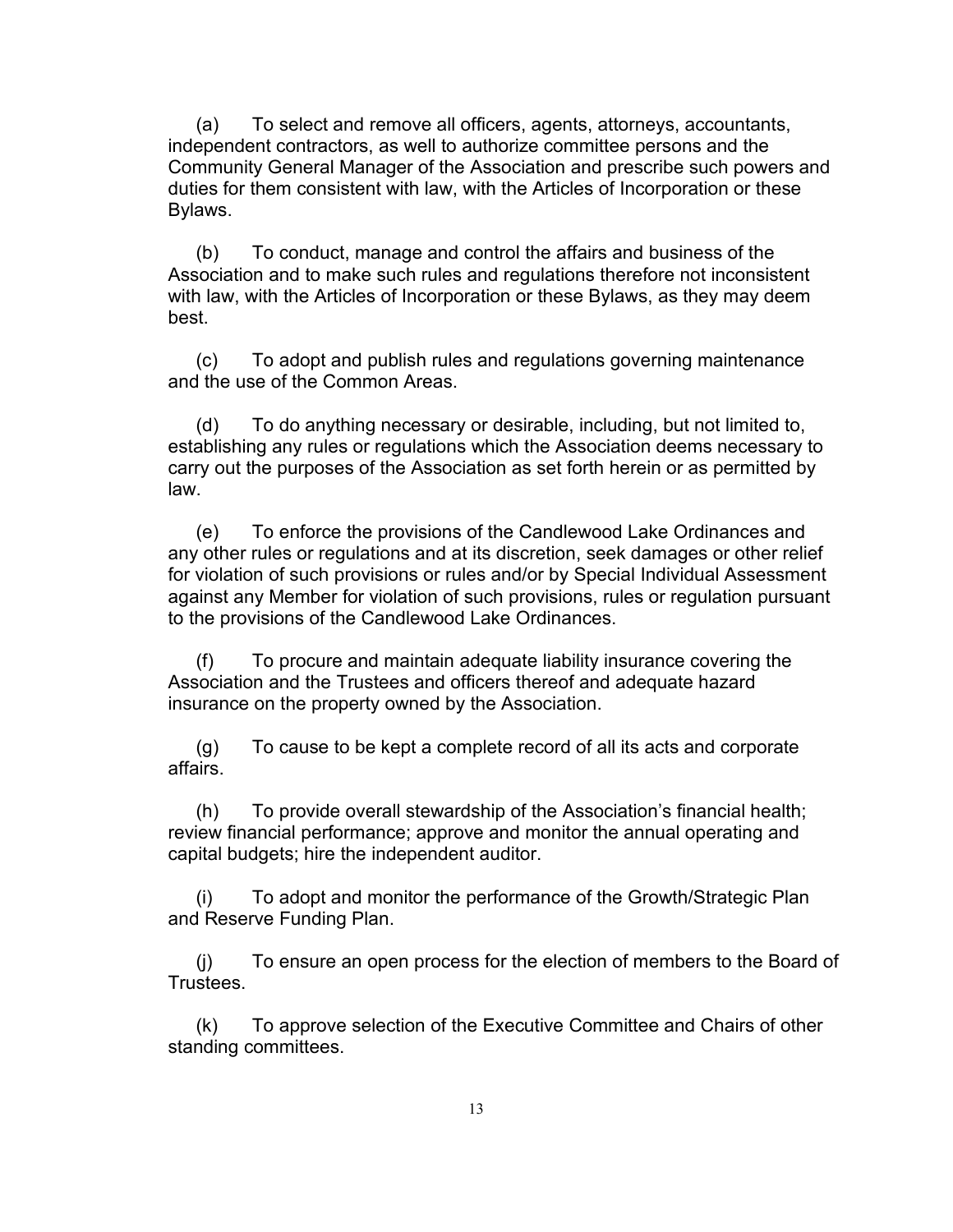(l) To ensure compliance with all applicable laws, regulations, polices and ethical standards of the Association (including laws and regulations enforced by the IRS, as well as the Association's conflict of interest/related party transaction and other governance policies).

(m) To review, monitor, and where appropriate, approve fundamental strategies and major Association actions.

(n) To assess major risks facing the Association and options for dealing with them.

(o) To annually monitor its own performance as the governing body and the performance of individual members.

(p) To change the principal office for the transaction of the business of the Association from one location to another within the same county as provided in Article I, Section 2, hereof; to designate the place for the holding of any members' meeting or meetings; and to adopt, make and use a corporate seal, and to prescribe the forms of membership certificates and/or membership, identification cards, from time to time, as in their judgment they may deem best;

(q) To take such steps as may be necessary to implement any of the powers of the Association as provided in Article II, Section 2, hereof; and

(r) To authorize appointments and removal of members to all standing, ad hoc committees and subcommittees, and to delegate to those bodies all necessary power and authority to carry out their duties and functions as defined by these Bylaws and/or the Board of Trustees.

**Section 2. Number and Qualifications.** The authorized number of trustees shall consist of not less than three (3) and not more than nine (9) trustees as fixed by the Court of Common Pleas of Morrow County, Ohio or until changed by an amendment of the Articles of Incorporation. The trustees shall:

- (a) Have been members of the Association for a period of at least one (1) year prior to the date set by the Board of Trustees for nominations to be closed.
- (b) At the time nominated, is a Voting Member.
- (c) Be current in all accounts with the Association at the time of the nominations and remain current at all times while serving on the Board of Trustees.
- (d) Not be under any suspension of privileges.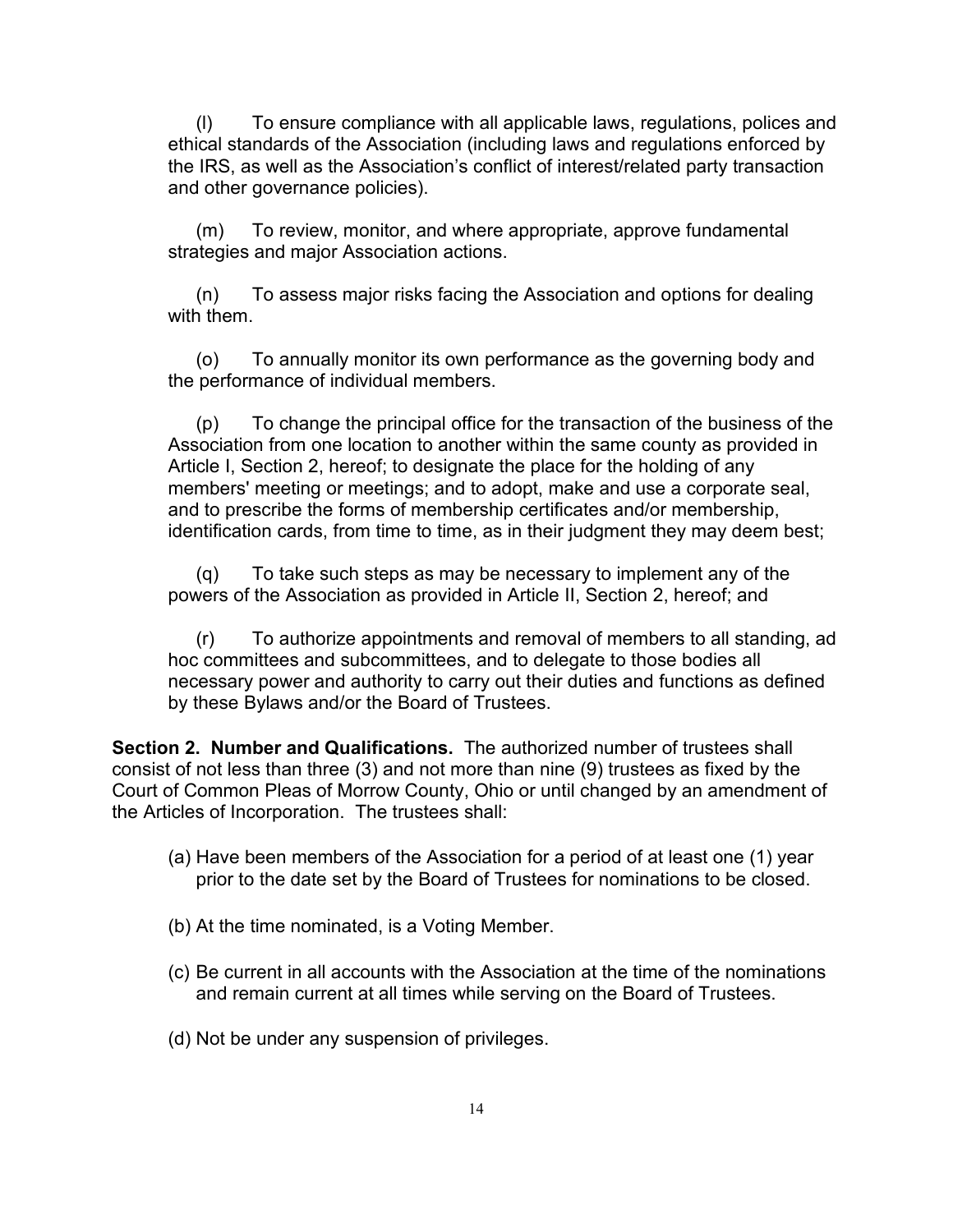- (e) Not be an employee or contractor of the Association (Refer to Conflict of Interest, Article VII, Section 10).
- (f) Be bondable.
- (g) Not having pending litigation or conflict of interest (per Article VII, Section 10 item E above) in progress with Candlewood Lake Association or the Board membership in general. Conflict of interest includes but is not limited to a person, spouse, child or significant other having a business relationship with the Candlewood Lake Association. Any person having this situation occur will be disqualified from applying for the position of Trustee via a General Membership vote or write-in candidate vote until said issue is resolved.

Candidates for the Board must apply and be certified eligible by the Nominating Committee chair prior to the final date election ballots are mailed out to the membership. This would include items A-G above. The Nominating Committee chair shall be appointed from the membership by the then current Board President. The Nominating Committee chair shall be assisted by up to two (2) current members of the Board of Trustees. The Nominating Committee is an ad hoc committee.

**Section 3. Election and Term of Office.** The trustees shall be elected by the Voting Members of the Association by mail ballot. All ballots that are mailed prior to the annual meeting are to be sent to an independent attorney identified by the Board of Trustees and kept in a locked box until they are counted on the day of the annual meeting by the Community General Manager, and at least three (3) members of the Association in good standing appointed by the Community General Manager. Once the President closes the election, all ballots collected on the day of the annual meeting are to be counted by these same people. A total count for each candidate will be presented to the membership.

All ballots are to be kept in a locked box at the independent attorney's office for the period of one calendar year from the date of the annual meeting and made available upon request to any Voting Member who is in good standing as defined in Deed Restrictions: Article Six, P604.01 Voting Members, and meet the qualifications defined in Article III, Section 2. The Voting Member requesting review of the ballots is responsible for all incurred expenses related to such review.

Trustees shall hold office for a term of three (3) years or until their respective successors are appointed or elected. Newly elected Trustees shall take office immediately upon the verification of election results.

**Section 4. Vacancies.** A vacancy or vacancies in the Board of Trustees shall be deemed to exist for the following reasons: a.) Death; b.) Resignation; c.) Removal of; d.) The authorized number of trustees is to be increased; e.) Voting Members fail to elect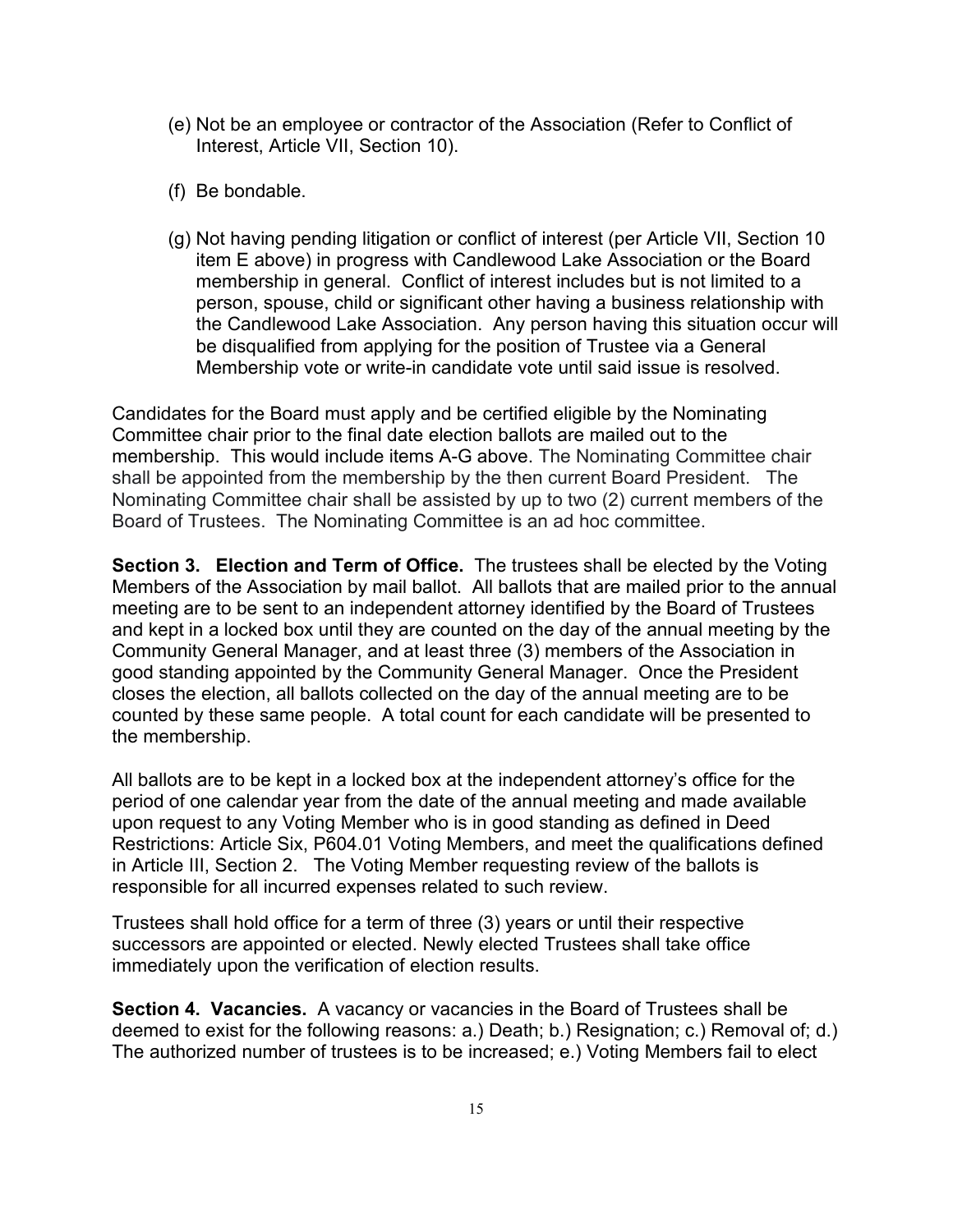the full authorized number of trustees at any annual or special meeting; or, f.) A vacancy is declared by the Board of Trustees for any reason permitted by law

Any trustee may resign at any time by giving written notice to the Board of Trustees or to the President, or to the Secretary of the Association. Any such resignation shall take effect at the date of the receipt of such notice or at any later time specified therein, and, unless otherwise specified therein, the acceptance of such resignation shall not be necessary to make it effective.

At the discretion of the majority of the members of the Board of Trustees, vacancies on the Board of Trustees may be filled by the candidate who received the next majority of votes at the annual meeting as long as this person is still a Voting Member and in good standing. Vacancies may continue to be filled throughout that year using this process.

Each trustee appointed to fill a vacancy shall assume the position of trustee until the next annual meeting or special meeting of the Voting Members called for that purpose, at which time a trustee shall be elected for the balance of the remaining unexpired term. A record of the unexpired term including years remaining for the position will be kept in the Association office.

The three candidates with the most votes shall serve a regular term for a trustee of three (3) years. The next candidate will fill each successive open position that was vacated during the previous year with the most votes for the remaining number of years in this past-unexpired term. All open positions will be identified by the number of years remaining for the unexpired term as part of the ballot to assure that the general membership is aware of each open trustee position.

No reduction of authorized number of trustees shall have the effect of removing any trustee from office prior to the expiration of his/her term.

**Section 5. Compensation**. No trustee shall receive compensation for any services rendered to the Association. However, any trustee may be reimbursed for actual expenses incurred in the performance of their duties.

**Section 6. Regular Meetings.** The Board of Trustees shall meet not less than nine (9) times annually.

6.1 The re-organizational/new trustee-training meeting, to be held in executive session, will occur within three (3) weeks of the members' meeting at which the trustee election results were announced. Thereafter, the Board shall meet at a time of their choosing in an Association facility within the subdivision. The Board may meet for training quarterly, as needed.

6.2 Members of the Board of Trustees shall commit to attending regularly scheduled Board Meetings. If any trustee misses three (3) or more regularly scheduled Board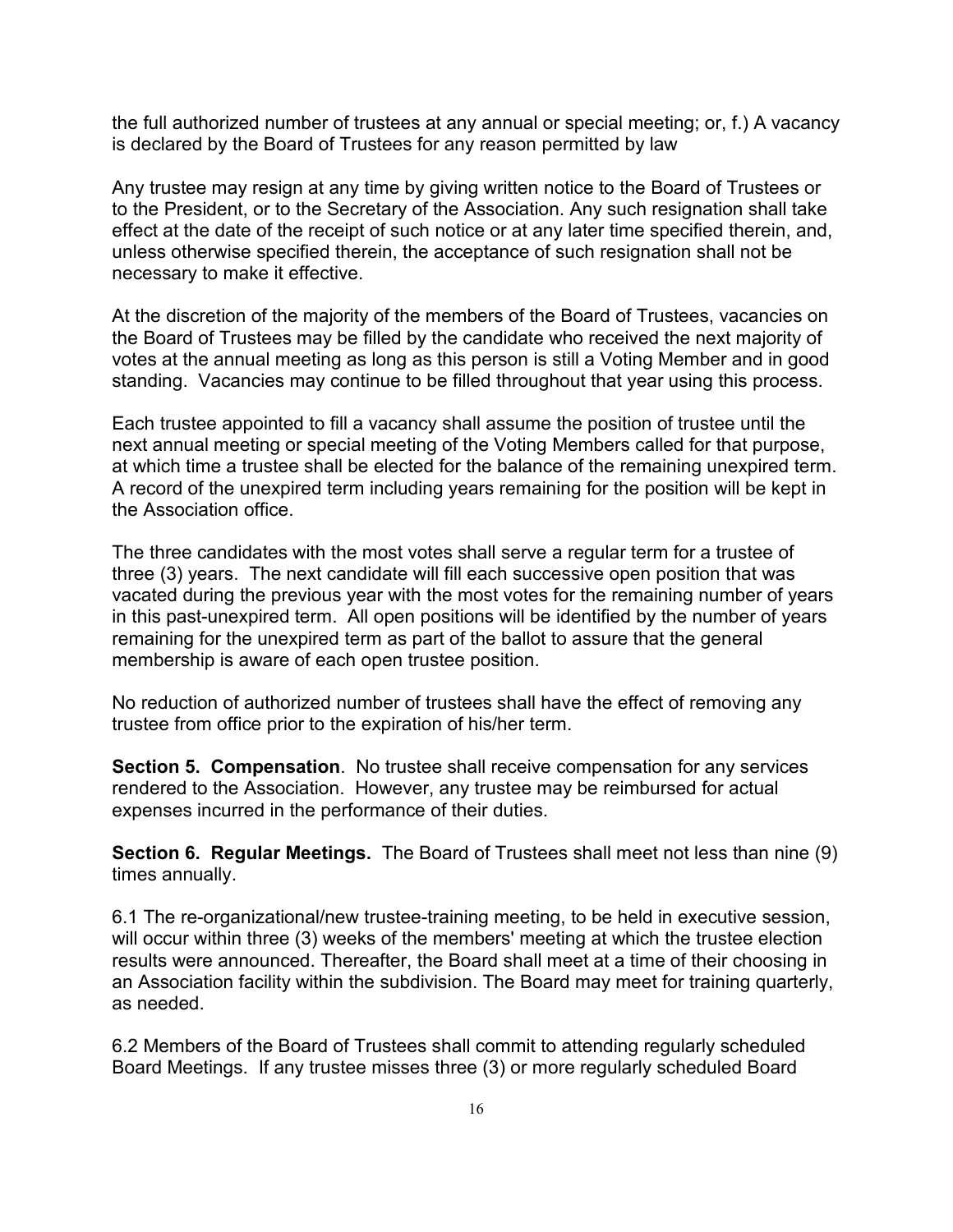meetings, from the annual meeting of one year to the end of April of the next year, the Board member may be subject to possible dismissal by a majority vote of the Board of Trustees. An absence shall be reported to the President or the Community General Manager.

6.2.1 Meetings of the trustees may be called by the president, or any two directors.

6.2.2 Meetings of the trustees may be held at any place within or without the state, including by means of State of Ohio authorized communications equipment. Participation in a meeting pursuant to this division constitutes presence at that meeting.

6.2.3 Notice of the place, if any, and time of each meeting of the trustees shall be given to each trustee either by personal delivery or by mail, by overnight delivery service, or by means of State of Ohio authorized communications equipment at least two days before the meeting. That notice need not specify the purposes of the meeting.

**Section 7. Special Meetings.** Special meetings of the Board of Trustees for any purpose may be held at any time upon call by the President, or if he or she is absent or unable or refuses to act, by the Vice President, or by a majority of trustees then serving.

One more than half the number of trustees then serving shall constitute a majority. Whoever calls the meeting shall designate the time and the location that shall normally be in an Association facility within the subdivision.

Notice of the time and place of special meetings shall be delivered personally to each trustee and in the event a personal contact cannot be made, a written notice by telecommunications or overnight delivery will suffice. Under normal circumstances notice should be given at least forty-eight (48) hours prior to the meeting, however, in the event of emergencies notice may be shorter. Such notice by whatever means shall constitute appropriate legal notice to such trustee.

**Section 8. Public Announcement and Conduct of Trustee Meetings.** Conduct of trustee and standing and ad hoc committee meetings, public announcements, and open meeting requirements:

**Section 8.1 Rules of Order.** The President or other presiding official pursuant to these Bylaws shall conduct the Trustee and Standing Committee meetings in a fair and impartial manner. Matters determined by the President or other presiding official not to be provided for in these Bylaws will be resolved by reference to the most current edition of the *Modern Rules of Order*. In the event of a conflict between these Bylaws and the *Modern Rules of Order*, these Bylaws will govern. When questions arise in a meeting of members, resolution will be found in the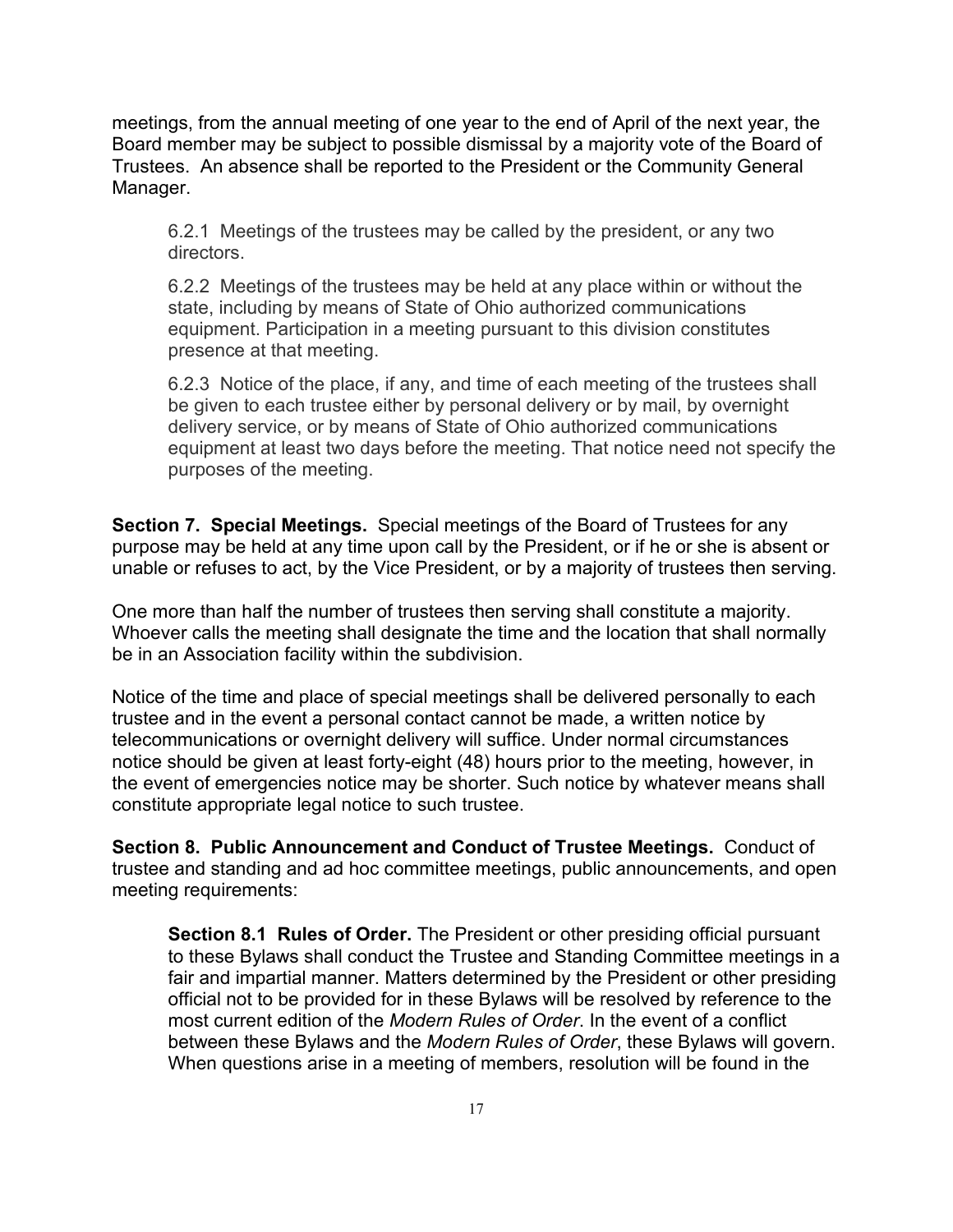then most current edition of *Modern Rules of Order*.

**Section 8.2 Scheduling.** The date, time, and place of all regular meetings of the Board of Trustees shall be established and posted at all existing encased bulletin boards, office, website, and newsletter at least forty-eight (48) hours prior to the date of each regular meeting.

 **Section 8.3 Announcements.** Announcements of the date, time, and place of all Special Meetings of the Board of Trustees shall be posted at all existing encased bulletin boards, office, and web site at least forty-eight (48) hours prior to the date and time of the meeting.

 **Section 8.4 Open Meeting Requirements.** All meetings of the Board of Trustees, except those sessions that are deemed as executive sessions, shall be public meetings, open to all members in good standing of Candlewood Lake Association, Inc. No action shall be taken without a public meeting to all members, with the following exceptions:

1. To consider the appointment, employment, dismissal, discipline, or compensation of the Community General Manager.

2. To consider the purchase or sale of property if premature disclosure of information would give an unfair competitive advantage to a third person.

3. Privileged conferences with an attorney for this Association concerning disputes that are the subject of threatened, pending, or imminent court action, or to discuss confidential or sensitive information or matters pertaining to threatened, pending, or imminent court action.

4. Specialized details of security arrangements where disclosure of matters discussed might reveal information, the revelation of which would be detrimental to the Association.

5. In the event of an emergency, threat to the health, safety, or welfare of the residents of Candlewood Lake, or to their tenants or guests, where in the opinion of a majority of the members of the Board of Trustees, it would be detrimental to such health, safety, and welfare to wait twenty-four (24) hours after notice thereof to meet and to take action.

Unless the aforesaid threat is deemed by a majority of the members of the

Board of Trustees to be categorized as a matter pursuant to subparagraphs

1 - 4 inclusive, of this Section 7 (D), such threat, and the subsequent action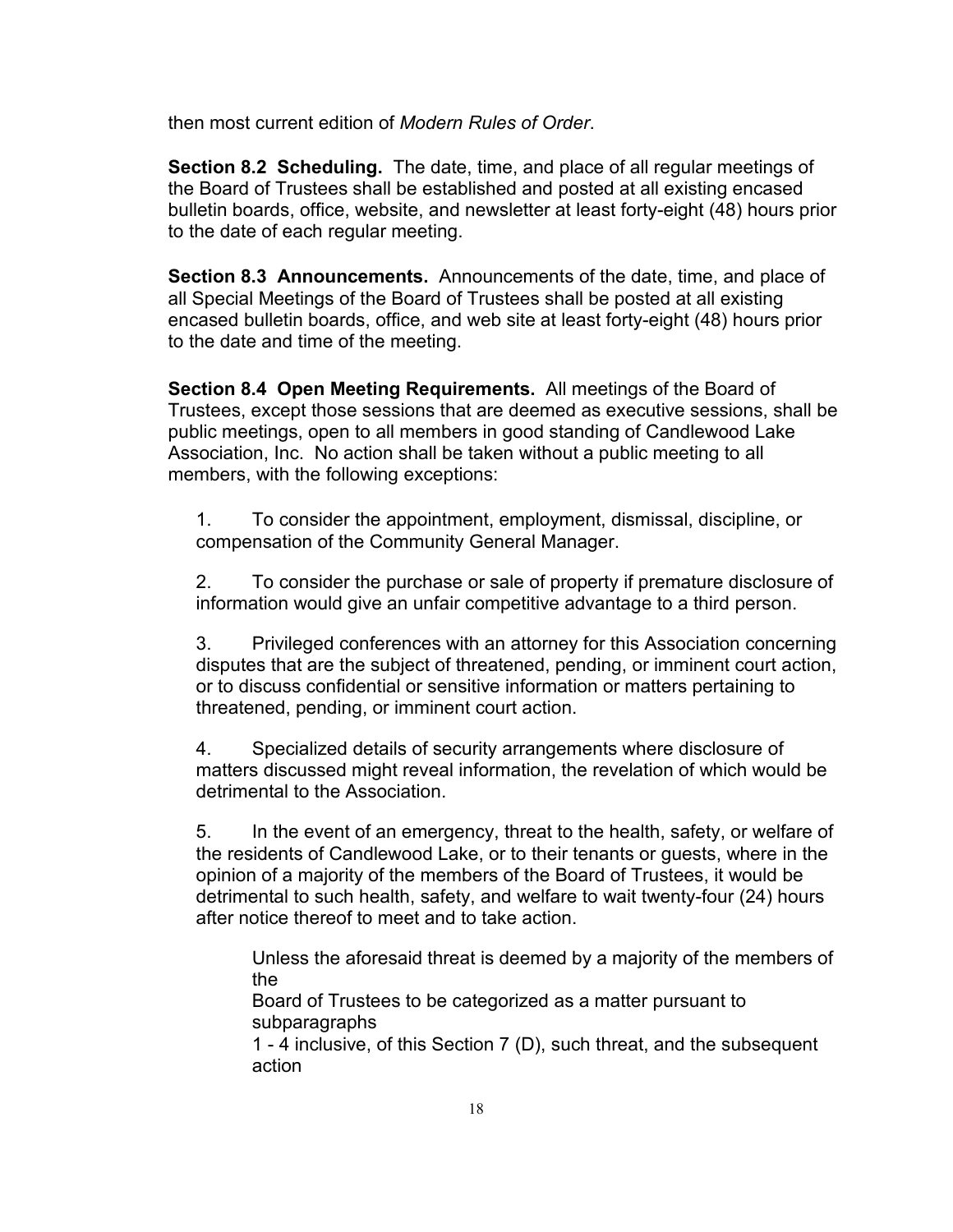taken by the Board of Trustees shall be fully and openly discussed at the next regular meeting of the Board of Trustees.

6. To interview candidates for appointment to the Board of Trustees, or for other non-paid positions.

7. To discuss topics with Association members that are of a private nature as requested by the Board President or the members.

8. If at the discretion of the Board President it is determined that there is an urgent reason for a Special Meeting, the forty-eight (48) hour notice requirement may be waived.

**Section 9. Action Without Meeting.** Action may be taken by the Board of Trustees without a meeting if authorized in writing by all members of the board who are entitled to vote on such action at a meeting.

**Section 10. Quorum.** A majority of the actual number of trustees, that being one more than half the number serving at that time, shall be necessary to constitute a quorum for the transaction of business, except to adjourn as hereinafter provided. Every act or decision done or made by a majority of the trustees made at a meeting duly held at which a quorum is present shall be regarded as the act of the Board of Trustees unless a greater number is required by law, the Bylaws or the Articles of Incorporation.

**Section 11. Information Disclosure to Trustees.** A trustee shall have the right to review all records of the Association that are reasonably related to the fulfillment of his/her duties to exercise due care, to act in good faith and in a manner, he believes to be in the Association's best interests. This right to review is subject to the following limitations:

- A. The records obtained must not be distributed to any person, other than another trustee, without the prior approval of the Board of Trustees. The trustees shall approve of such distribution if: (i) the records are not confidential, as determined by the trustees in their sole and absolute discretion and in accordance with the nonprofit laws of the State of Ohio, or (ii) the distribution is necessary in order for the trustee to fulfill his duties under applicable law.
- B. The records must be obtained with a reasonable and proper purpose. A "reasonable and proper purpose" is a purpose reasonably related to the trustee's actions on behalf of the Association or in connection with the fulfillment of the trustee's duties regarding the Association.

**Section 12. Compensation Subcommittee.** A Compensation Subcommittee of the Candlewood Lake Association, Inc. Board of Trustees shall be appointed by the Board to discharge the Board's responsibilities relating to compensation of the Association's Community General Manager. The Committee has overall responsibility for approving and evaluating all compensation plans, policies and programs of the Association as they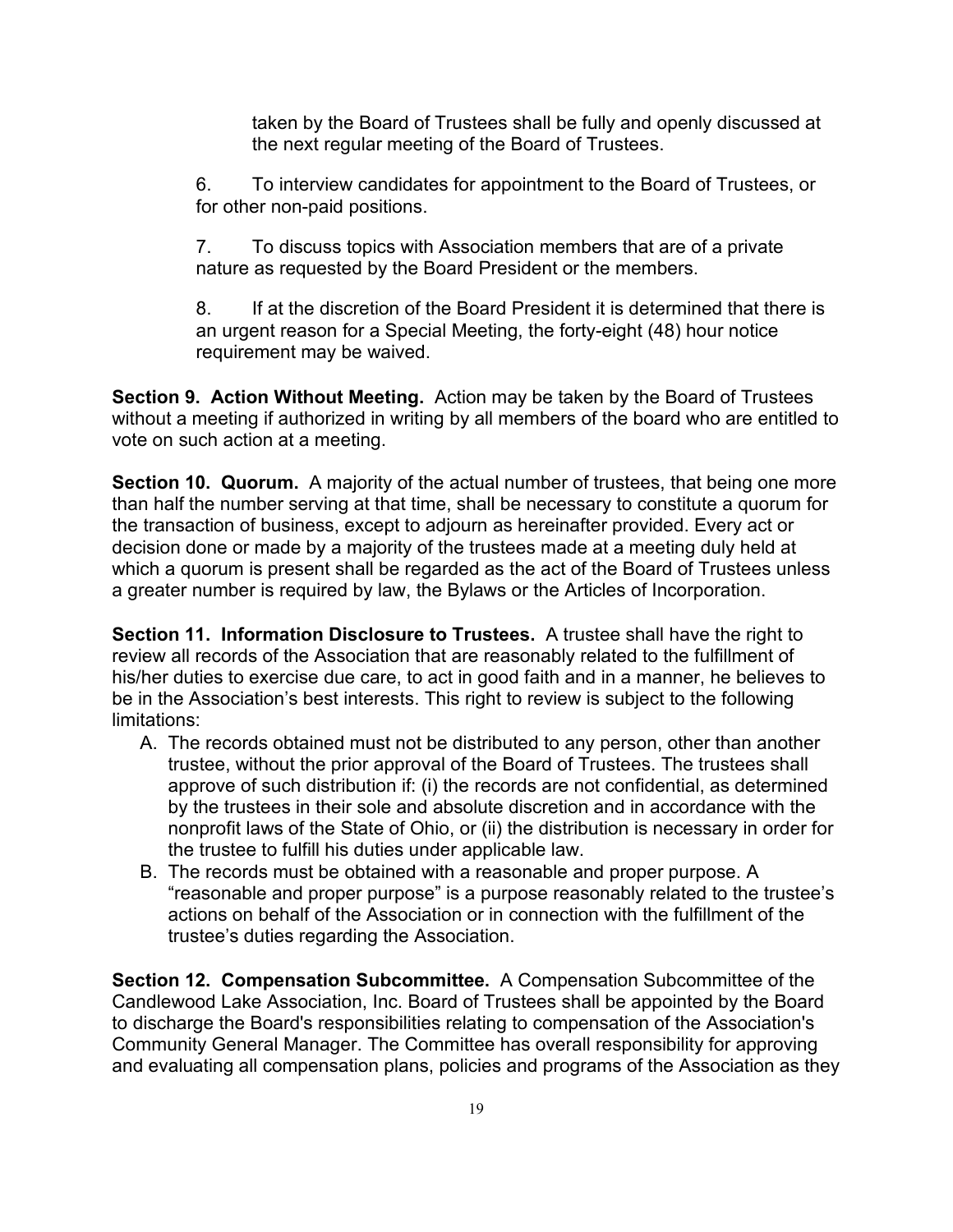affect the Community General Manager. The Compensation Committee shall consist of no more than three (3) trustees, and, should the Board so choose, a qualified and experienced human resources counselor who shall be ex officio.

#### **ARTICLE VII**

#### **OFFICERS OF THE BOARD**

**Section 1. General.** The officers of the Association's Board shall be a President, a Vice President, a Secretary, and a Treasurer, and each of them shall be elected by the Board of Trustees following each annual meeting of members as specified in Article VI, Section 5 of these Bylaws.

The Association may also have such other officers, including one (1) or more assistant secretaries, as may be appointed by the Board of Trustees. One person may hold (2) or more offices, except those of President and Secretary.

Each officer shall hold his office until he shall resign or shall be removed or otherwise disqualified to serve, or his successor shall be elected and qualified; provided, that officers may be appointed at any time by the Board of Trustees for the purpose of initially filling an office or filling a newly created or vacant office.

**Section 2. Removal and Resignation.** An officer of the Board may be removed, either with or without cause, by a majority of the trustees in office at the time, at any regular or special meeting of the Board of Trustees.

**Section 3. Vacancies.** A vacancy in any office because of death, resignation, removal, disqualification, or any other cause shall be filled in the manner prescribed in these Bylaws for regular appointments to such office.

**Section 4. President.** The President, who shall be elected from the Board of Trustees, shall preside at all meetings of the Voting Members and of the Board of Trustees and of the Executive Committee of the Board.

The President of the Board shall act as a liaison between the Board and the Community General Manager to help ensure the Board's directives and resolutions are carried out, and exercise and perform such other powers and duties as may be from time to time prescribed by the Board. More specifically, the President of the Board shall be responsible for:

- i. Leading the Board and Executive Committee to carry out its governance functions
- ii. Serving as an ambassador of the organization and advocating its mission to internal and external stakeholders.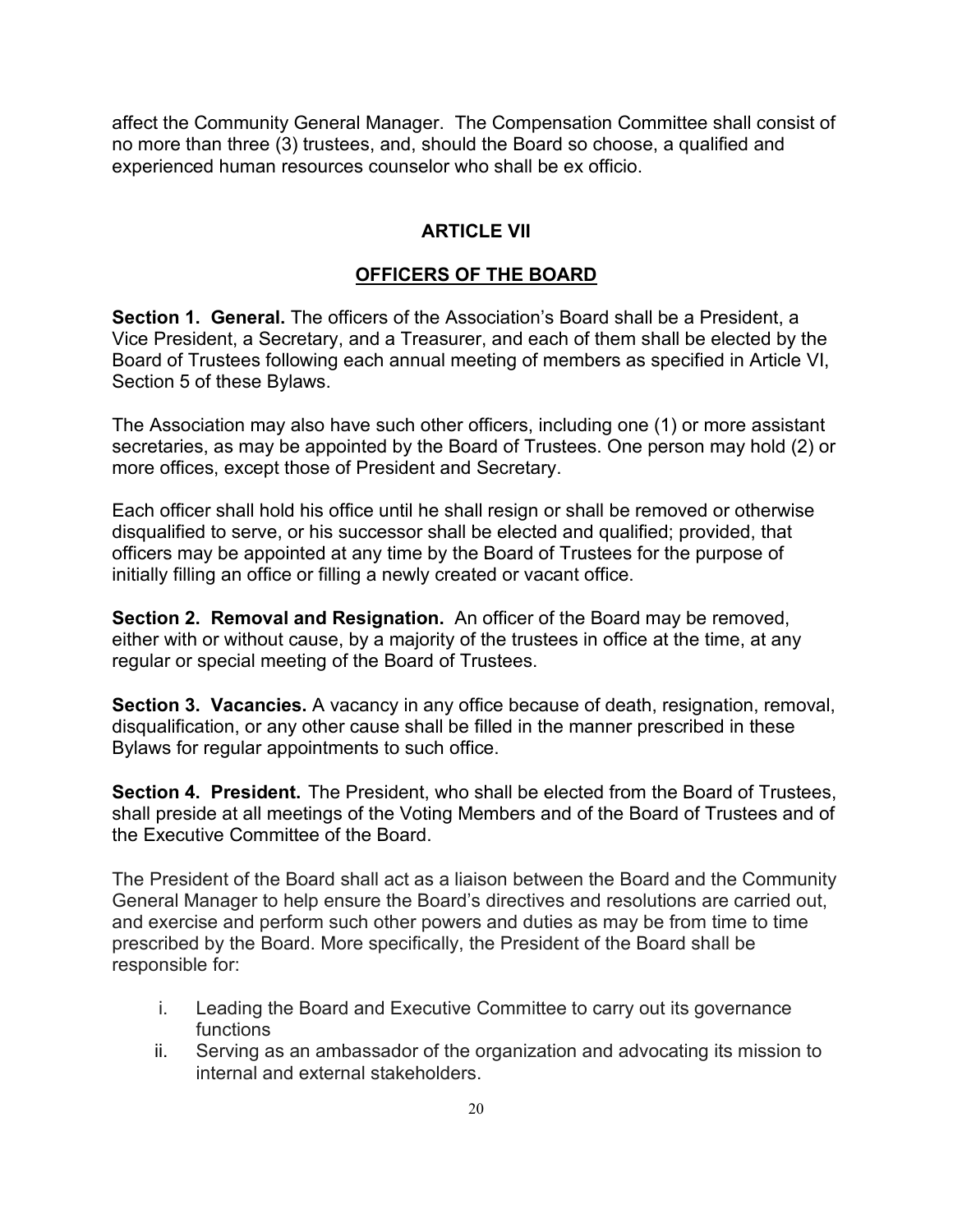- iii. Ensuring the Board has approved policies to help ensure sound and compliant governance and management of the organization
- iv. Partnering with the Community General Manager to lead the development and refinement of impact metrics
- v. Assessing the performance of the Board and its committees
- vi. Supervising the Community General Manager to see that job description duties are properly performed
- vii. Assuring ongoing recruitment, development, and contributions of Board members
- viii. Partnering with the Community General Manager to help ensure the Board's directives, policies, and resolutions are carried out
- ix. Coordinating an annual performance review of the Community General **Manager**
- x. Setting priorities and creating agendas for meetings of the Board and Executive Committee
- xi. Presiding over meetings of the Board and Executive Committee

The President shall be an ex-officio member of all standing and ad hoc committees.

**Section 5. Vice President.** In the absence or disability of the President, the Vice President shall perform all the duties of the President, and when so acting, shall have all the powers of and be subject to all the restrictions upon the President. The Vice President shall have such other powers and perform such other duties as may be prescribed for the office respectively by the Board of Trustees, the President, or these Bylaws.

**Section 6. Secretary.** The Secretary or his designated representative, shall keep or cause to be kept, at the principal office or such other place as the Board of Trustees may order, a book of minutes of all meetings of trustees and members, or a duplicate thereof, with the time and place of meeting, whether regular or special, and if special, how authorized, the notice thereof given, the name of those present at trustees' meetings, a roster of members present at members meetings, and the proceedings thereof.

The Secretary or his designated representative, shall keep or cause to be kept, in any form permitted by law, at the principal office or such other place as the Board of Trustees may order, a membership register, or a duplicate thereof, showing the names of the members and their addresses, the description and number and date of membership cards issued and the number and date of the cancellation of any and all memberships in the Association.

The Secretary shall keep or cause to be kept, at the principal office or such other place as the Board of Trustees may order, all legal documents and legal transactions of the Association.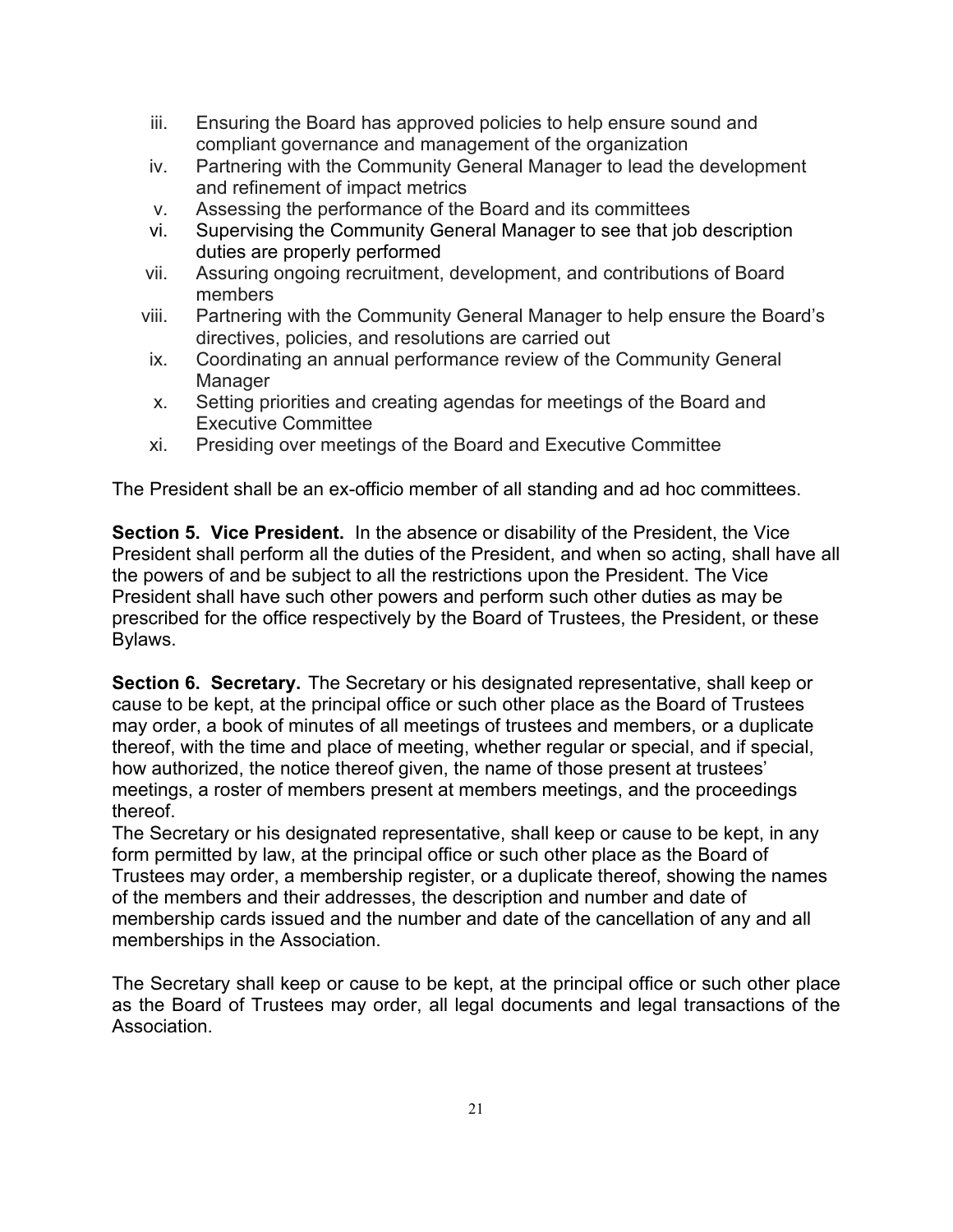The Secretary shall give or cause to be given, notice of all the meetings of the members and the of the Board of Trustees required by these Bylaws or by law to be given, and shall keep the seal of the Association in safe custody, and shall have such other powers and perform such other duties as may be prescribed by the Board of Trustees, the President or these Bylaws.

**Section 7. Treasurer.** The Treasurer or his designated representative, shall keep and maintain, or cause to be kept and maintained, adequate and correct accounts of the properties and business transactions of the Association, including accounts of its assets, liabilities, receipts, disbursements, gains or losses. The books of account shall at all-time be open to inspection by any trustee.

An up-to-date financial report shall be submitted at each regular monthly meeting of the Board of Trustees.

**Section 8. Past President.** The Past President shall serve ex-officio and shall be allowed to attend all meetings of the Board of Trustees. The Past President shall perform such other duties as the President and the Board of Trustees may designate.

# **ARTICLE VIII**

# **COMMITTEES**

"Committees" shall be defined to include standing committees, ad hoc committees, and subcommittees. The work of committees is to review, research and recommend changes in policies to the Board of Trustees. Committees have roles to provide watchful and responsible care on behalf of the members, but committees have no management functions. Committees serve at the direction of the Board of Trustees.

**Section 1. Committee Members.** After the inception of committees, both standing and ad hoc, if replacement or additional members are to be added to the committee, or should a volunteer withdraw from service to a committee or subcommittee, the then Candlewood Lake Association Board President may appoint a new individual to fulfill the term.

To remove a committee member, the chairperson shall first recommend to the Board President the suspension of the committee member, with cause, from meetings until removal or reinstatement of the member by the Board President.

Resignations from a committee require Board acknowledgment.

A committee, ad hoc committee, or subcommittee appointment is a three-year (3-year) term.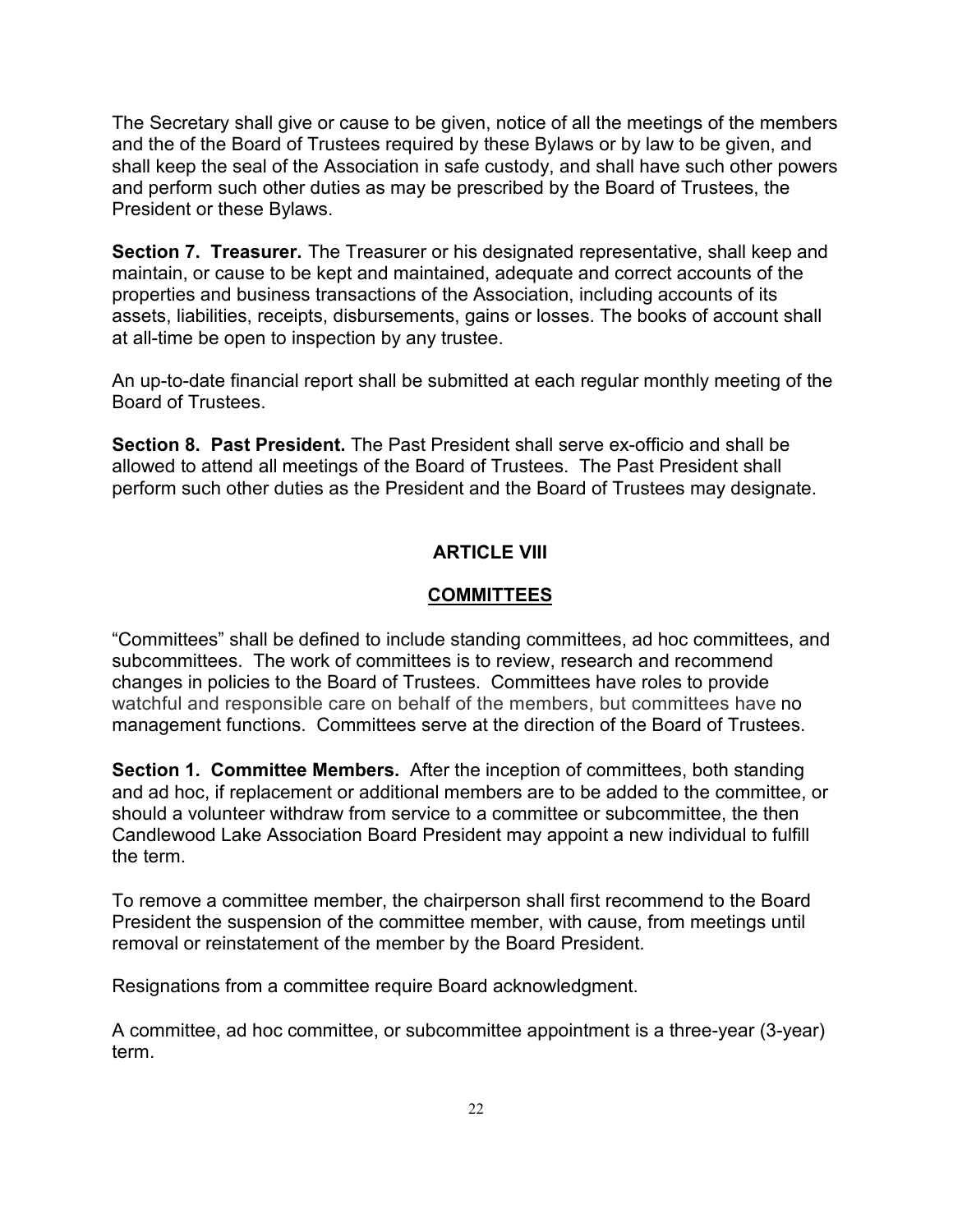A person shall be eligible for reappointment to one more consecutive three-year (3 year) committee, ad hoc committee, or subcommittee term, but after serving two (2) consecutive three-year (3-year) terms, a person is no longer eligible for reappointment without first not serving the same body at least one (1) year.

Chairs serve concurrently with their committee, ad hoc committee, or subcommittee term. A chair's term is one (1) year, although they are eligible to be reappointed to a second consecutive one-year (1-year) term.

The year of a committee, ad hoc committee, or subcommittee term runs from the date of appointment by the Board.

Members of committees, as such, shall not receive any salary or compensation for their services; provided, however, that a committee member may serve the Association in another capacity and receive compensation therefor.

**Section 2. Standing Committee.** The following Standing Committees and their chairs shall be named by the President with the approval of a majority of the trustees present at a meeting not later than sixty (60) days after the election of new trustees.

Until new committee members, if any are named, the committee in place will continue to function. No more than four (4) trustees may serve on any committee. If the makeup of the committee changes, the Chairperson of each Standing Committee will submit a committee roster to the Board of Trustees for approval at the first meeting following the organizational meeting when the committee chairpersons and trustees are assigned to the Standing Committee.

a) **Executive Committee** - This committee is responsible for establishing the agendas for regular or special trustee meetings, implementing policies and resolutions passed by the trustees, serving as a Personnel Committee when dealing with the Community General Manager, receiving the recommendations from the Finance Committee and recommending the adoption of the annual operating and capital budgets to the Board of Trustees, overseeing and coordinating the work of all other committees, providing guidance to the President of the Board of Trustees, establishing and agreeing on goals and objectives for the Community General Manager, appointing an annual Compensation Subcommittee to review the Community General Manager's performance and base salary, incentive bonus and benefits, resolving disputes regarding implementation of Board policies and procedures and dealing with such other items as may come before it.

The members of the Executive Committee will be the President, who will serve as chairperson, and other officers of the Board, and the immediate past President, the Community General Manager who reports to the Board who will serve ex-officio, and such others as needed. However, not more than four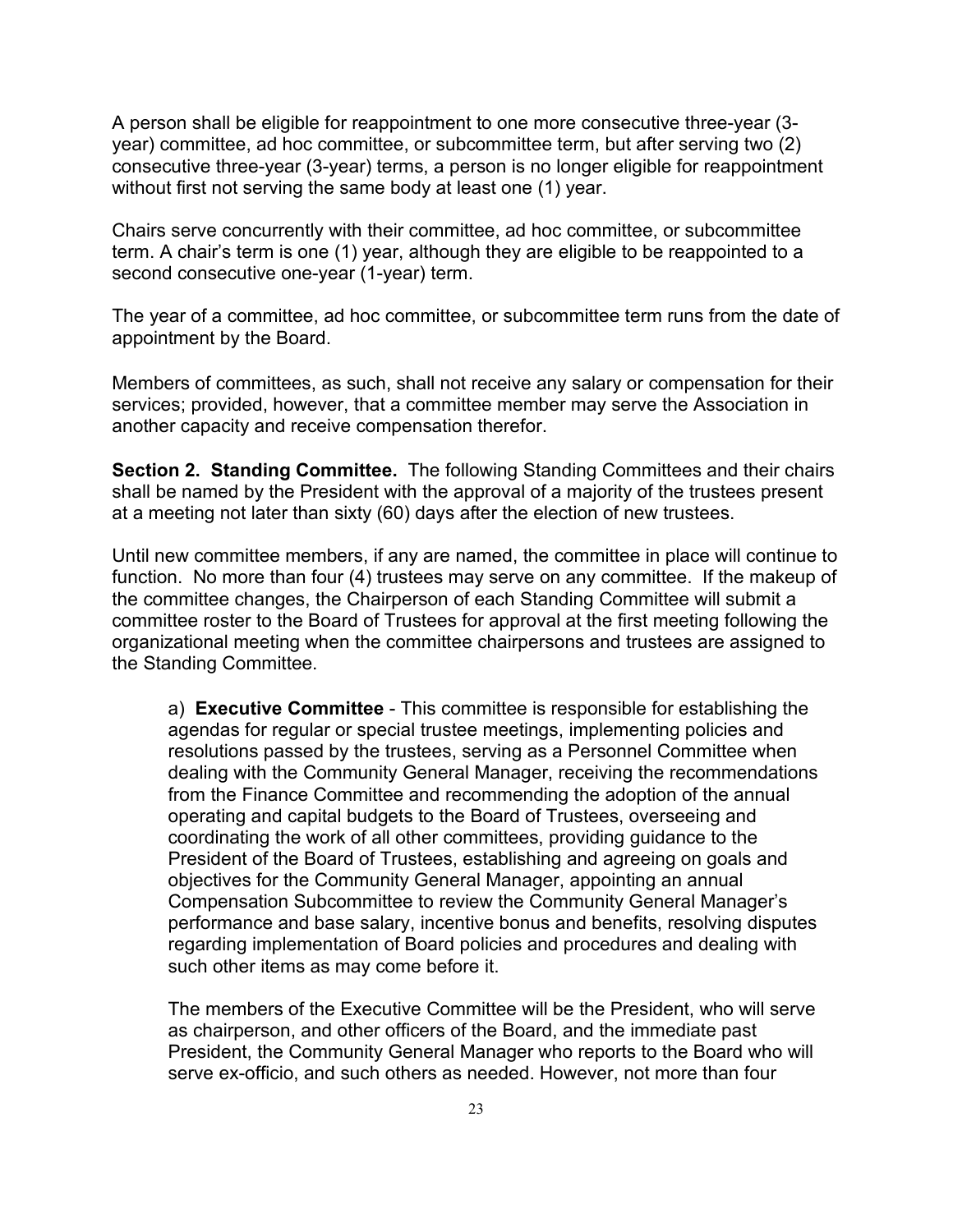trustees can serve on this committee. The chairperson of this committee will keep the trustees informed regarding the time, date and place of Executive Committee meetings.

b) **Finance Committee** - This committee's responsibility is to advise, assist and recommend to the Board of Trustees on issues regarding the financial, insurance and audit aspects of the Association. This includes: obtaining the proposed annual budget from the Community General Manager, reviewing it, and making recommendations to the Executive Committee of the Board of Trustees to include a level of member assessments for funding the budgets

- **I.** funding the budgets;
- **II.** providing general monitoring and reporting to the Board of Trustees concerning investments, assets, liabilities, and the fiscal condition and results of operations of the Association;
- **III.** receiving recommendations from other committees of the Association concerning financial expenditures for replacement and new capital items, ensuring that adequate financing is available, and recommending for passage by the Board such recommendations for which funds are available;
- **IV.** annually reviewing with the Community General Manager the reserve study prior to drafting the proposed annual budget;
- **V.** annually reviewing with the Community General Manager the Association's growth and/or long-range plans;
- **VI.** assisting the Board in fulfilling its oversight responsibilities regarding the audit and other fiduciary responsibilities relating to the legal and financial compliance with applicable laws, regulatory requirements, and community association best practices and policies applicable to accounting and reporting practices.

The members of this committee shall include either the Board's Vice President or Treasurer, either of whom shall serve as chairperson, and others as needed, but may not exceed four members of the Board of Trustees, and the staff person who is responsible for financial operations who shall be ex-officio.

#### **b.1 Audit Committee (subcommittee of Finance Committee)**

The purpose of the Audit Committee is to assist the Board of Trustees in fulfilling the Board's oversight responsibilities with respect to (i) financial reporting; (ii) the internal and external audit process; (iii) internal controls; (iv) the Association's processes for monitoring compliance with laws and regulations; and (v) the related risks thereto. The function of the Audit Committee is oversight. Management is responsible for the preparation, presentation and integrity of the Association's financial statements, for maintaining appropriate accounting and financial reporting principles and policies designed to assure compliance with accounting standards and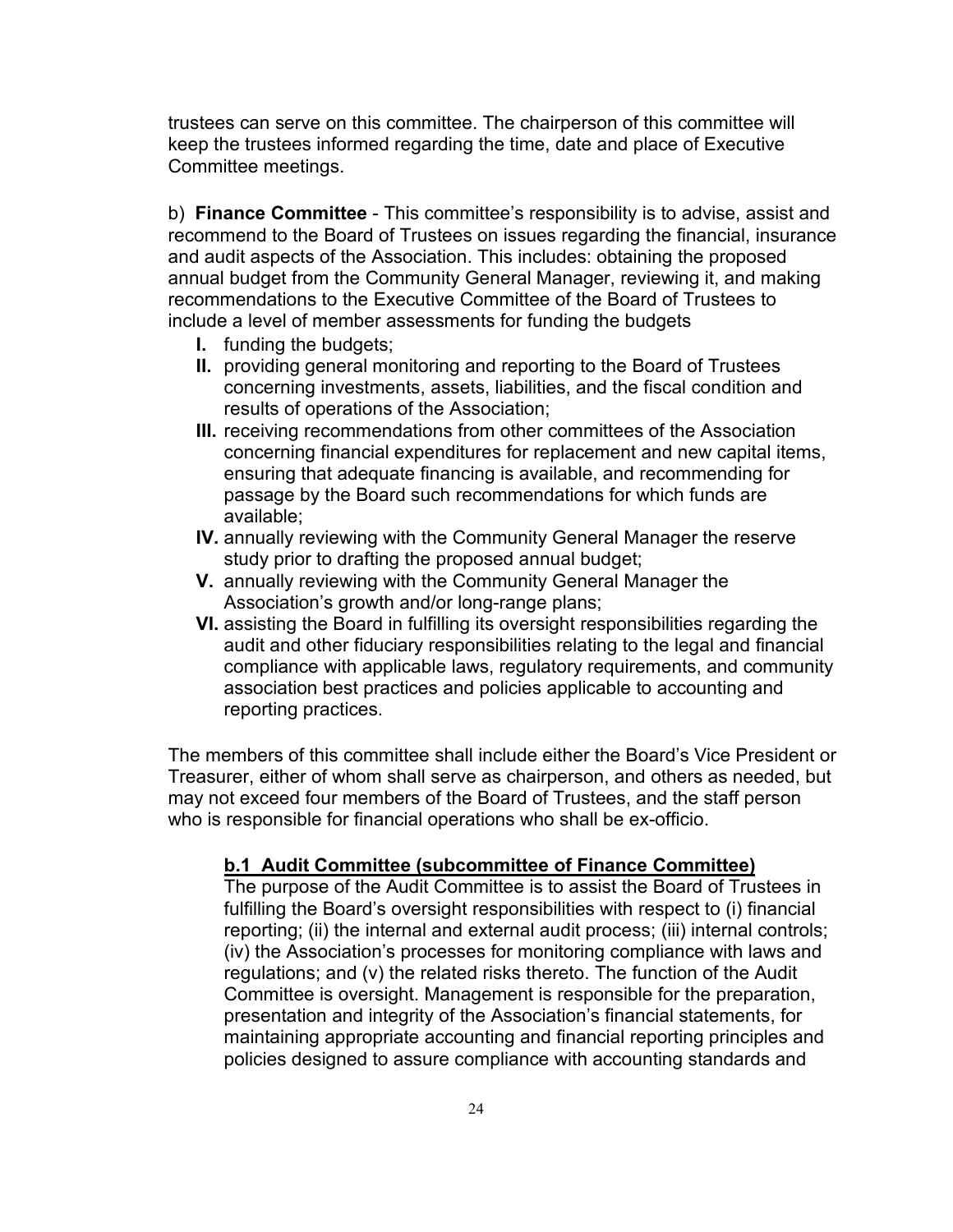applicable laws and regulations and for designing and maintaining internal controls. The Finance staff is responsible for conducting periodic audits to test the effectiveness of the Association's internal controls. The independent auditor is responsible for planning and carrying out proper audits of the Association's financial statements and considering the Association's internal control over financial reporting in determining the nature, timing and extent of audit procedures necessary for expressing an opinion on the financial statements.

c) **Community Events Committee (ad hoc) -**The Community Events Committee assists in the planning, execution, and post-production follow-up of each Candlewood Lake Association public social event. Duties such as promoting the events, finding volunteers, set-up and break-down, assisting with participation, etc., are all ways the Community Events Committee serves the Association. The Community Events Committee may oversee individual event subcommittees that are chaired and/or co-chaired by Community Events members. Committee members for each event organize programs, food and beverages, entertainment, decorations, door prizes and sponsorships as needed.

d) **Environmental Control Committee** - This committee's responsibilities are limited to those duties found in Article Seven (7) of the Association's Deed Restrictions. At least one trustee shall be on this Committee.

e) **Safety/Compliance Committee** - This committee's responsibility is to advise, assist and recommend to the Board of Trustees on issues regarding issues involving security for the subdivision, as well as compliance with regulatory directives regarding safety and health. A trustee shall serve as chairperson. Membership shall include at least four other persons, as well as the paid staff person responsible for community safety, who shall be ex officio.

f) **Bylaws and Official Documents Committee** - This committee will monitor the Bylaws, Articles of Incorporation and Deed Restrictions and recommend changes to the Board of Trustees and the members when and where necessary. The committee will work with the Association's attorney who will serve as ex-officio on the committee. This committee will establish procedures for voting by mail or at a meeting of the members.

In addition to the chairperson, there will be at least three other persons on the committee, plus the appropriate paid staff person, who will serve ex-officio. At least one trustee shall serve on this Committee.

g) **Utility Committee** – The committee's responsibility is to advise, assist, and recommend to the Board of Trustees on issues related to all aspects of the operations, maintenance, and upkeep of the utilities operation of Candlewood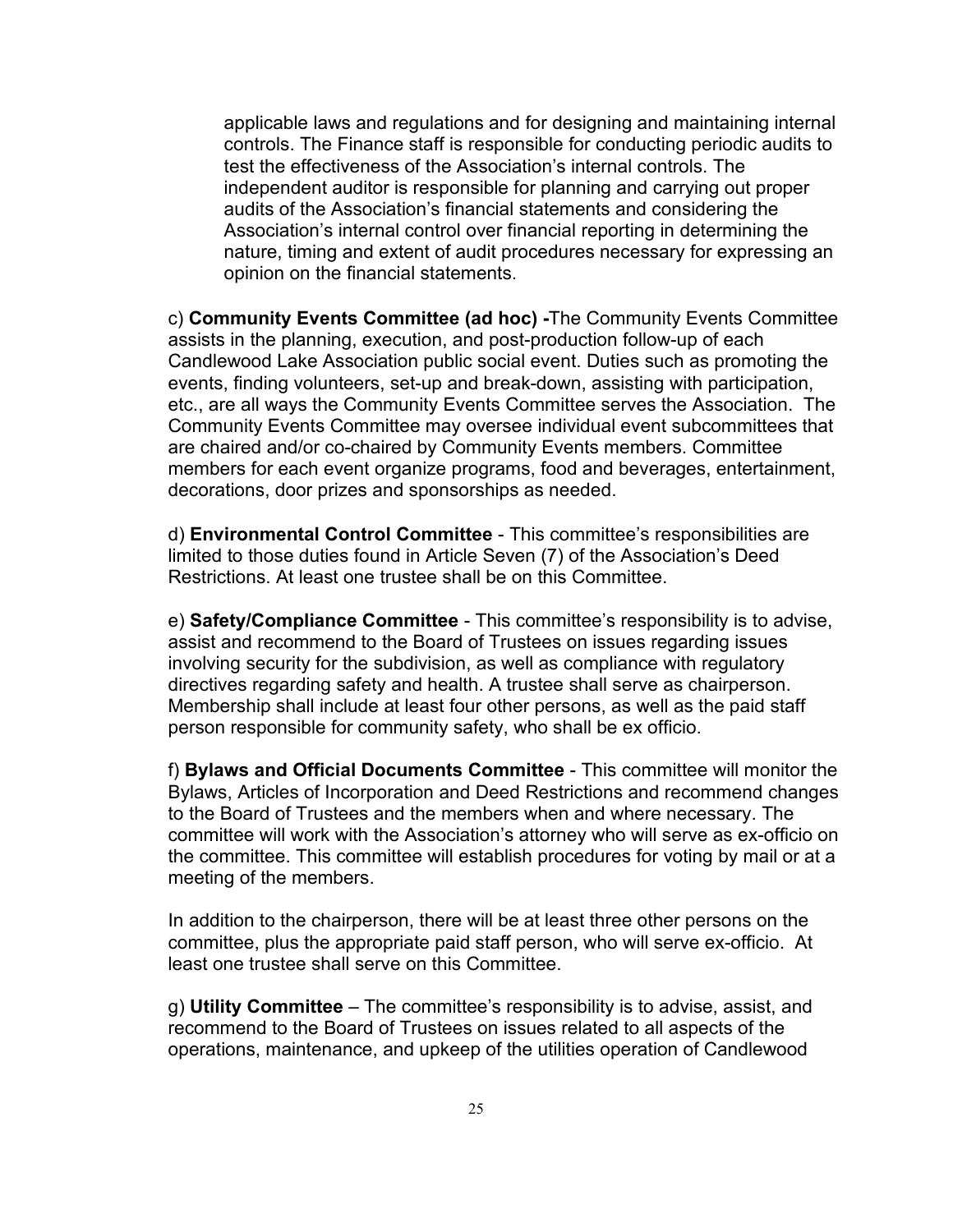Lake. Membership shall include at least four (4) other persons including at least one trustee, plus a paid technical person responsible for the entire operations.

h) **Long Range Planning Committee -** The committee's responsibility is to advise, assist, and recommend to the Board of Trustees on matters relevant to the long-range vision of Candlewood Lake Association as derived from its members and to make recommendations over time to meet the vision which may include: new acquisitions, sale of property, identify sources of income for the Association, and long-range assessment of buildings, green areas, and all property owned by Candlewood Lake Association.

This committee will monitor and, if judged necessary, update the Strategic/Growth Plan and Reserve Study annually, and procure or produce a new updated Strategic/Growth Plan and reserve studies, as may be requested by the Board. There will be maintained, a communication link with other standing committees, and representation from them on this committees as needed. The committee membership should be between nine (9) and twelve (12) members representing all areas of the Candlewood Lake subdivision. No more than onethird (1/3) of the committee membership shall be trustees. Members of this committee must attend a minimum of seventy-five (75) percent of the regularly scheduled monthly meetings to remain a member.

i) **Lake and Siltation Committee -** The responsibility of this committee is to advise, assist and recommend to the Board of Trustees on assessing and evaluating the condition of the lake to prevent and correct any deficiencies or problems that may arise. This includes shoreline and dam maintenance, weed control, and other issues involving the condition of the lake.

j) **Maintenance Committee (ad hoc) -** The purpose of the Candlewood Lake Association Maintenance Committee is to advise, assist and recommend to the Board of Trustees how the entire Candlewood Lake Association complex is maintained by management so that the community's grounds and physical plant are proactively maintained in a cost efficient manner that is both functional and user friendly, resulting in a safe and attractive environment, which in turn promotes an atmosphere for full enjoyment of Candlewood Lake Association facilities.

**j.1 Pool Subcommittee (subcommittee to Maintenance Committee) -**  The purpose of the Pool Subcommittee is to advise, assist and recommend to the Board of Trustees proper use, care, and upkeep of the pools and surroundings within the fenced area of the Candlewood Lake swimming pools.

**j.2 Roads & Culverts Subcommittee (subcommittee to Maintenance Committee) -** The purpose of the Road & Culverts Subcommittee is to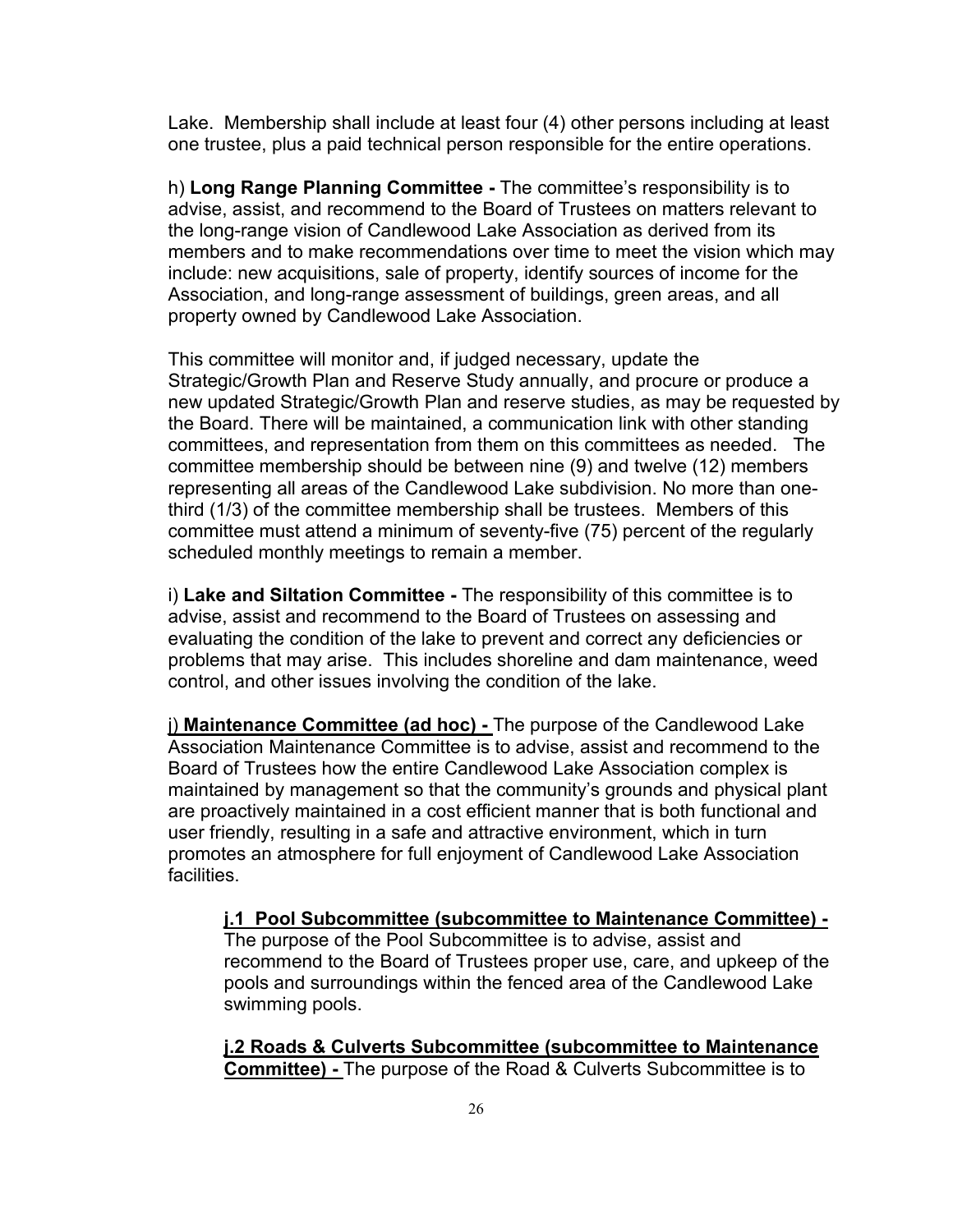advise, assist and recommend to the Board of Trustees policies involving the improvement, maintenance and repair of roads and culverts in Candlewood Lake. The recommendations of the Roads & Culverts Subcommittee shall be based on their collective judgment as they balance the needs of the community with available financial resources.

**Section 3. Ad Hoc Committees.** The President, with majority Board approval, may name as many ad hoc committees as necessary to carry out the activities of the administration. These committees will automatically cease to exist at the end of a President's term unless continued by the incoming president, with Board approval. Members of these committees may be trustees, Members of the Association, or non-members.

**Section 4. Conflict of Interest of Volunteers.** All volunteers, including trustees, shall endeavor to conduct themselves "when on Association business" according to the highest ethical standards and shall strive to avoid even the slightest appearance of impropriety. In that regard, volunteers shall not, either directly or indirectly, derive a personal profit or advantage from their position as volunteers, in that the primary obligation of the volunteers is to the Association and its members and not to himself or herself. No contract or business relationship shall be entered into between the Association and a trustee, committee member, or any entity in which her or his family has an interest, financial or otherwise – one of which could possibly corrupt the motivation or decision-making of that individual or organization - unless the material facts of the relationship and transaction are disclosed or are made known to the Board of Trustees and a majority of the disinterested volunteers specifically authorize the contract or business relationship. Volunteers shall generally abstain from discussing at a meeting, or voting upon, any matter in which they, their immediate family members, or any entity in which they have an interest or personal financial interest in the outcome.

#### **ARTICLE IX**

#### **MANAGEMENT**

**Section 1. General Manager**. The Board of Trustees shall hire a person to manage the operations of the Association. This person shall be titled General Manager and shall serve as Chief Operating Officer of the Association. The General Manager serves at the pleasure of the Board of Trustees.

Duties of the General Manager shall include but not be limited to: responsible for the preparation and submission of the annual operating budget, hiring all authorized employees and measuring their performance, maintaining all bank accounts, preparations of the agenda for board meetings and shall serve ex-officio on all Board approved committees.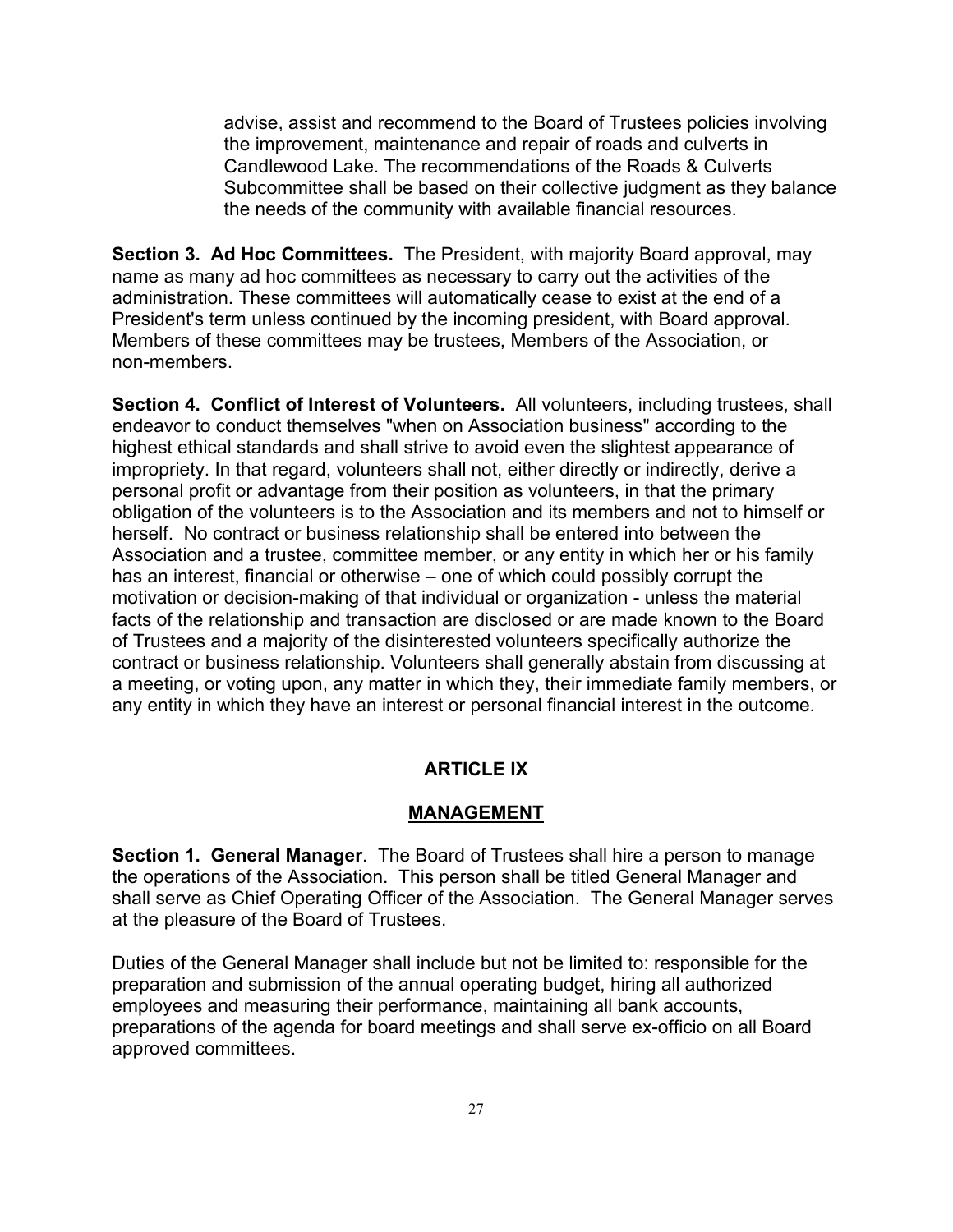The General Manager shall also be responsible for the structure and policies of the Sales Committee. The General Manager shall report to the President or Chairperson of the Board of Trustees as part of his/her administrative liaison. He or she shall be evaluated by the Board of Trustees.

#### **ARTICLE X**

#### **ANNUAL OPERATIONS CHARGE, FEES AND SPECIAL ASSESSMENTS**

**Section 1. General.** Prior to April 1 of each year, the Board of Trustees shall consider the current and future operating expenses and reserves for the Association and shall fix by resolution the amount of an annual Operations Charge to be levied against each lot in the Subdivision, which charge shall be debt of the owner at the time such charge is made.

In addition, the Board of Trustees shall establish fees for services such as all Candlewood furnished utilities, mowing, installations of sewer and water lines, and make this information available to the Members and prospective buyers. In the event a Special Assessment is required, the Board shall determine the amount and provide that information along with the reasons for the proposed assessment and the term of the assessment to all Voting Members for a mail vote following meetings of the Members at which time the proposed assessment is discussed.

However, a Special Assessment may be made by affirmative majority vote of the Trustees, only if it is mandated by law or by order of any governmental agency.

**Section 2. Notice.** The Association office shall bill each Voting Member at his or her address of record for such charges, fees and assessments, if any, when due. Failure to pay when due may result in late charges as established by the Board.

**Section 3. Collection of Delinquent Accounts.** The failure to pay all accounts, when due, may result in the Association instituting all legal collection procedures including the placing of liens on real estate owned in the Subdivision, as outlined in P 605, Deed Restrictions.

**Section 4. Lien.** The amount of any charges, assessments or fees, if not paid when due, plus any other charges thereon such as interest when delinquent and costs of collection (including attorney's fees), if any, shall constitute and become a lien on the lot so assessed or on the underlying real property and the Board of Trustees may cause to be recorded with the Recorder of Deeds Office of Morrow County, a notice of the lien which shall state the amount of such lien, a description of the lot or other real property which has been assessed, and the name of the recorded owner thereof.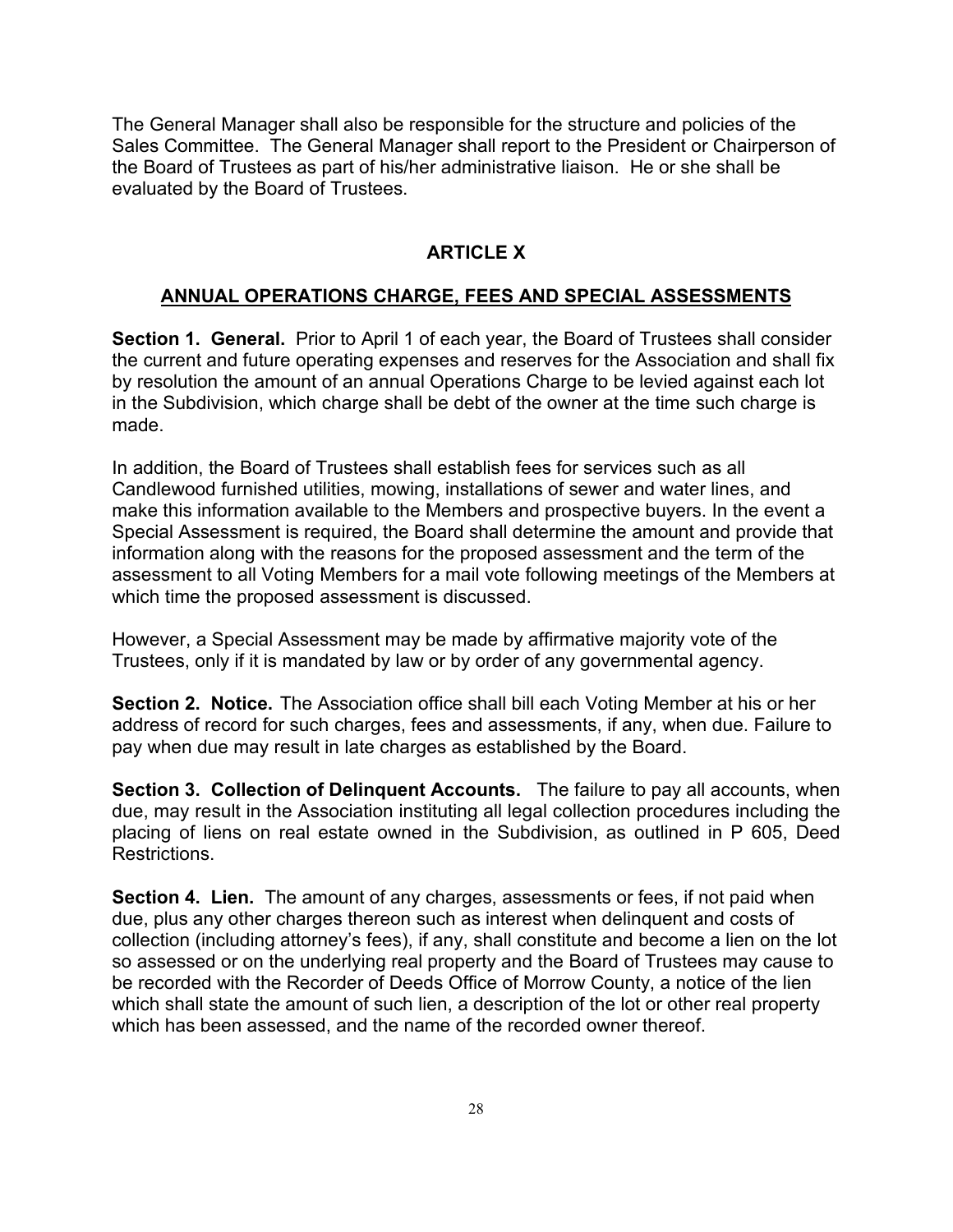Upon payment of said charge in connection with which such notice has been so recorded, or other satisfaction thereof, the Board of Trustees shall cause to be recorded a further notice stating the satisfaction and the release of the lien thereof.

**Section 5. Priority Lien.** Such liens shall have priority over all other liens recorded subsequently to the lien in any manner permitted by the Laws of Ohio.

**Section 6. Lien Enforcement.** The lien provided for herein may be enforced by the Association, its attorney or other persons authorized by it after failure of the responsible party to pay the charges in any manner permitted by State Law.

## **ARTICLE XI**

#### **MISCELLANEOUS**

**Section 1. Record Date.** The Board of Trustees shall fix a time in the future as a record date for the determination of the Voting Members entitled to notice of and to vote at any meeting of the members or to vote by mail ballot. The record date so fixed shall not be more than thirty (30) days prior to the date of the meeting or the date the ballot is to be returned. When the record date is so fixed, only Voting Members of record on that date and in good standing shall be entitled to notice of and to vote at the meeting or by mail ballot notwithstanding any transfer of lot ownership and membership on the books of the Association after the record date.

**Section 2. Inspection and Copying of Records.** The books and records of the Association shall be available for inspection and/or copying by Association members in good standing for any reasonable and proper purpose and at any reasonable time subject to the Bylaws and guidelines established by the Board.

"Books and Records" of the Association shall be defined as the membership register, or duplicate membership register, the books of accounts (annual budgets, accounts payable and receivable, and financial statements), minutes of the proceedings of meetings of members or the Board of Trustees of the Association, and any written notes or records of Association committees, if any.

Members shall not be entitled to inspect and / or copy sensitive or confidential records, including but not limited to, legal advice, employee wages, employee evaluations, or employee contracts without the prior written consent of the Board of Trustees.

Members will be required to fill out and sign a form before any records are inspected or copied stating the particular record(s) sought and the purpose for which such record is sought. If the purpose appears reasonable, the records may be inspected, or copied by the office staff, at a reasonable time that will not disrupt the Association office's regular business.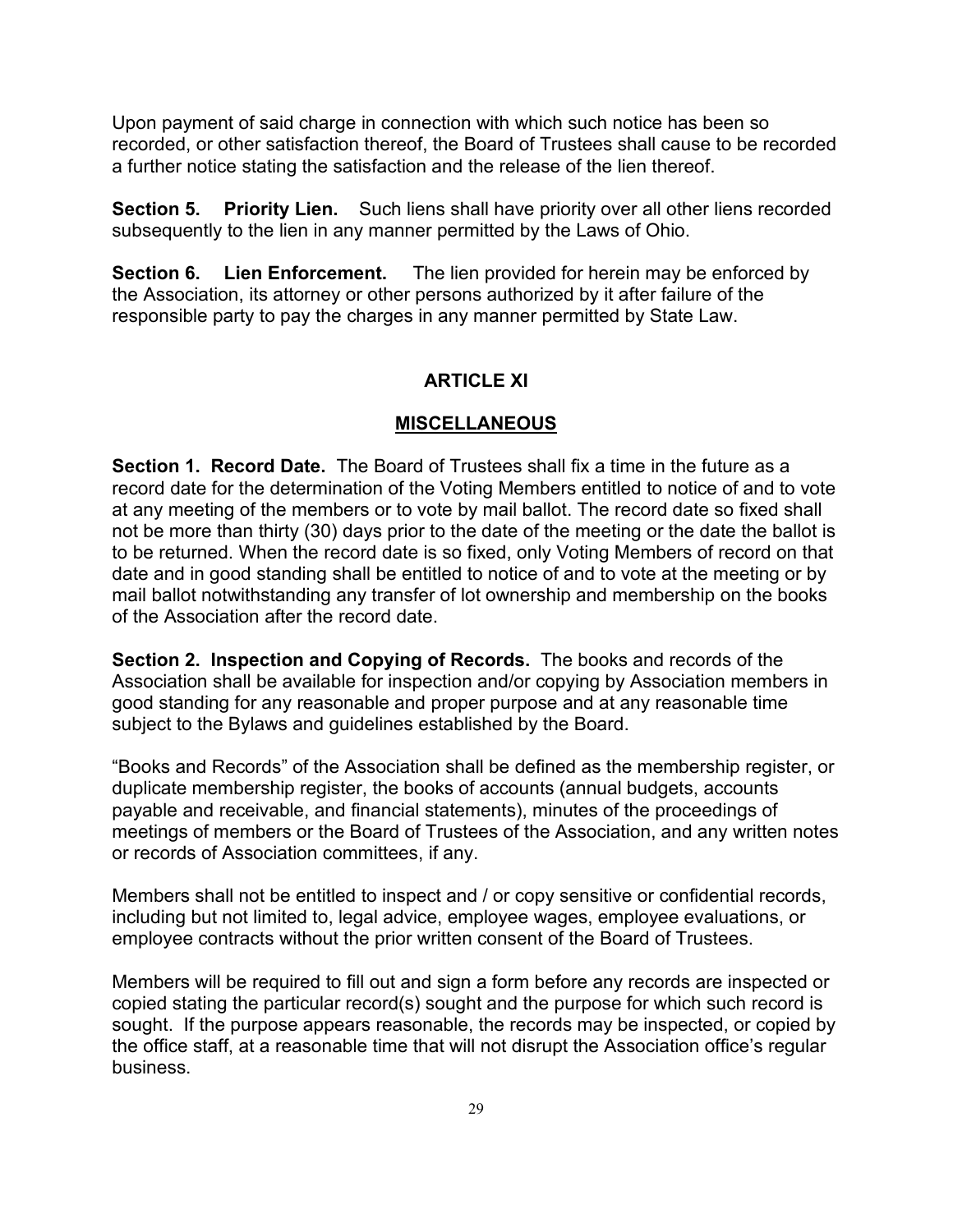The member requesting the records shall pay the amount charged by the Association for retrieving and copying the records (which shall reflect both the cost of copying and the office staff time involved) before receiving the records.

Members may not distribute any documents or records received to non-members of the Association without the prior written approval of the Board of Trustees or the voting membership of the Association. Under no circumstances shall the documents or records be used for commercial purposes.

**Section 3. Checks and Drafts.** All checks, drafts or other orders for payment of money, notes, or other evidence of indebtedness issued in the name of or payable to the Association shall be signed or endorsed by such person or persons and in such manner as, from time to time, shall be determined by resolution of the Board of **Trustees** 

**Section 4. Accounting.** The Board of Trustees shall submit to the members annually, audited financial statements which have been prepared in accordance with the American Institute of Certified Public Accountants (AICPA) audit and the accounting guide titled "Audits of Common Interest Realty Associations," or its then current equivalent, and any other relevant, authoritative accounting pronouncements, so members may compare financial results from one accounting period to another.

The Board of Trustees shall receive each month such financial reports as determined by the Board to enable it to compare operating and capital expenditures to convertible assets and review the status of all loans, mortgages and/or other financial encumbrances.

The Board shall employ an accounting system that is organized and operated on a fund basis. Fund Accounting is designed to aid financial management by segregating transactions related to specific activities or attaining certain objectives in accordance with special regulations or restrictions as prescribed by the membership.

A fund is defined as a fiscal and accounting entity with a self-balancing set of accounts recording cash and other financial resources, together with all related liabilities, fund balances and changes in fund balances.

These Bylaws authorize only the following major funds in accounting for Candlewood finances. Money paid into any fund shall be used only for the purpose for which such fund is established.

The Board is not obligated to use all the fund groups provided but only those groups deemed necessary at the time and may designate others if the need arises:

> a. **General Fund** - To account for financial resources available for the dayto-day operations of the Association, either those that are expected or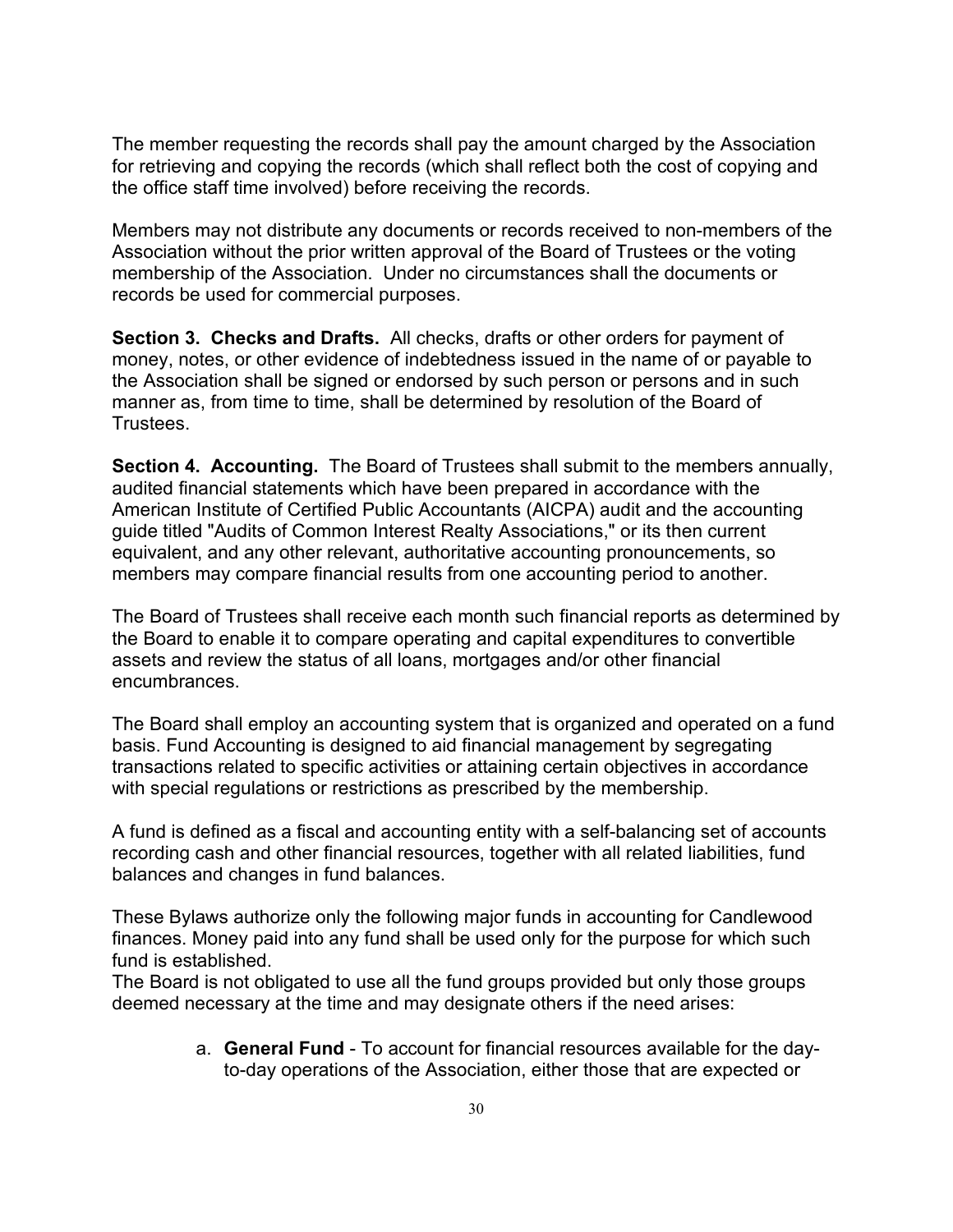recurring.

- b. **Debt Service Fund**  To account for the accumulation of resources for, and the payment of all short and long-term debt principal and interest.
- c. **Capital Improvement Fund**  To account for savings set aside to fund new substantial and discretionary additions and upgrades. Replacing an old asset with something "better" is not a capital improvement, and these projects should be funded from the Reserve Fund. Capital improvement projects will typically require membership approval to generate the funds needed to purchase or construct the capital improvement. Because capital improvements are "new" to the Association, no reserve funds have been set aside to pay for the improvement. Capital Improvement Funds are to be held in a separate bank account.
- d. **Reserve Fund**  To account for savings set aside to preserve and protect the major components of our common property. All repair or replacement components that are to be paid out of the Reserve Fund must have a projected cost more than one-thousand five-hundred dollars (\$1,500) The purpose of this fund and its required funding in the budget is to avoid special assessments. Reserve Funds shall be held in an account separate from General Funds. The Reserve Fund must be accounted for each month as a part of the monthly financial report.
- **d.1 Borrowing from the Reserve Account** The reserve account is to be used only for the purpose of funding major repairs and replacements. In addition, it is required that the reserve account be kept separate from other funds. However, the Board of Trustees may borrow funds from the reserve account to meet high seasonal demands on the regular operating funds or to meet unexpected increases in expenses. The Board of Trustees must adopt, by resolution, a written payment plan providing for repayment of the borrowed funds within a reasonable period of time, no later than the adoption of the budget for the following year. It should be noted, that due to withdrawal restrictions on many money market and investment brokerage accounts, and for practicality reasons, it might be necessary to pay replacement fund expenditures through the operating fund checking account. A detailed record should be kept of each payment made by the operating fund on behalf of the replacement reserve fund and a repayment transfer should be made at least once a month. See Chart of Accounts for a definition of interfund balance accounts.

Accounting Procedures for Borrowing from the Reserve Fund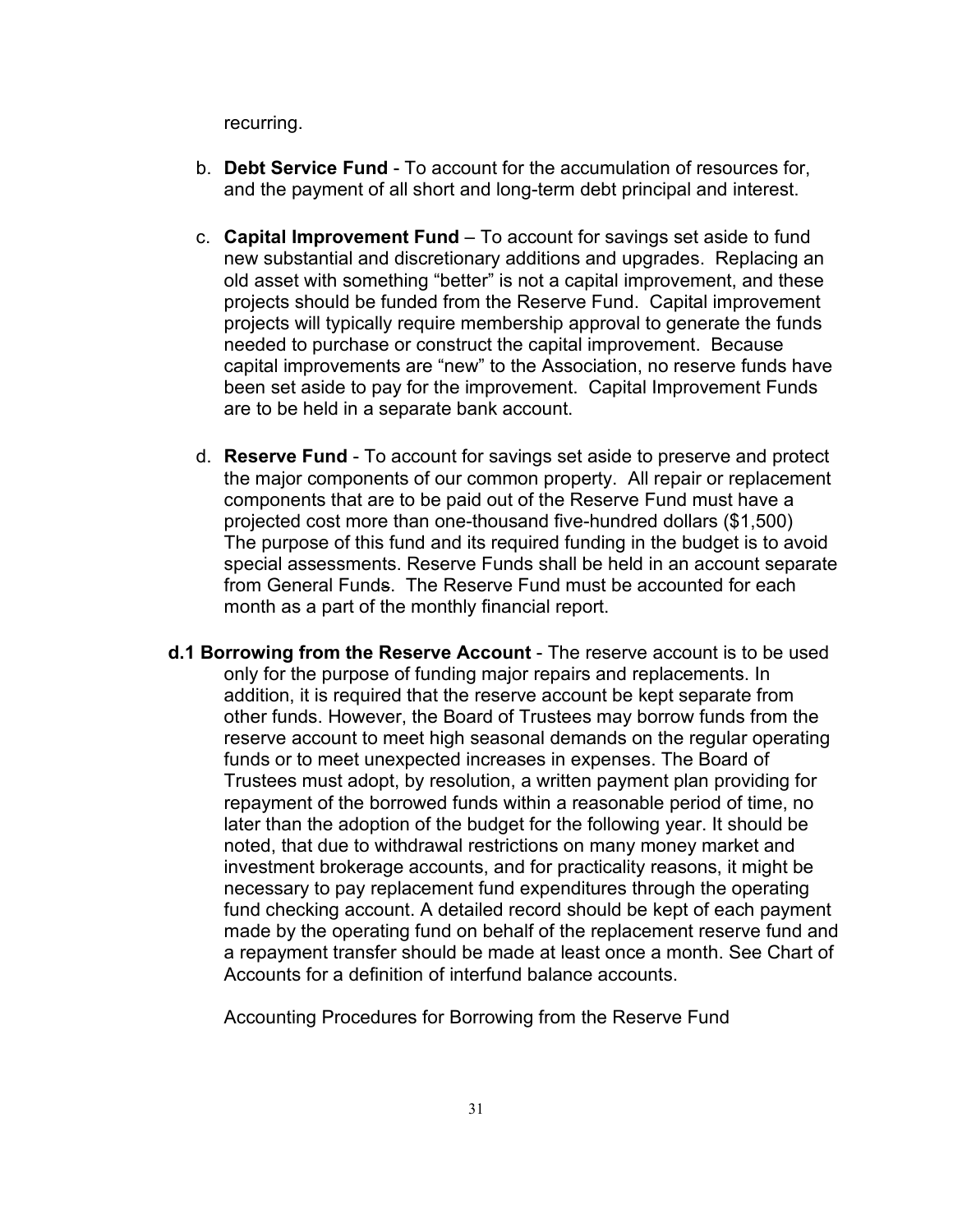1. A Board Resolution is required to authorize the temporary transfer of moneys from the reserve account to the general operating account to meet short-term cashflow requirements or other operating expenses.

2. If the Board authorizes the transfer, the Board shall issue a written Board Resolution, recorded in the Board's minutes, explaining the reasons that the transfer is needed, and describing when and how the moneys will be repaid to the Reserve Fund.

3. The transferred funds shall be restored to the Reserve Fund within one year of the date of the initial transfer, except that the Board may, after giving the same notice required for considering a transfer, and, upon making a finding supported by documentation that a temporary delay would be in the best interests of the Association, temporarily delay the restoration.

4. The Board shall exercise prudent fiscal management in maintaining the integrity of the reserve account, and shall, if necessary, levy a special assessment to recover the full amount of the expended funds within the time limits required by this section. This special assessment is subject to the limitation imposed by the Bylaws, Article IX, Annual Operations Charge, Fees and Special Assessments. The Board may, at its discretion, extend the date the payment on the special assessment is due. Any extension shall not prevent the Board from pursuing any legal remedy to enforce the collection of an unpaid special assessment.

- e. **Utilities Reserve Fund** To account for savings set aside to preserve and protect the major components of our utilities property. All repair or replacement components that are to be paid out of the Utility Reserve Fund must have a projected cost more than one-thousand five-hundred dollars (\$1,500). The purpose of this fund and its required funding in the budget is to avoid special assessments. An annual majority vote of the entire membership is required to waive funding of the reserves. Utility Reserve Funds shall be held in an account separate from General Funds. The Utility Reserve Fund must be accounted for each month as a part of the monthly Financial Report.
- f. **Sewer Fund** To account for user charges and other financial transactions relating to the operation and maintenance cost of providing this utility,
- g. **Water Fund** To account for user charges and other financial transactions relating to the operation and maintenance cost of providing this utility.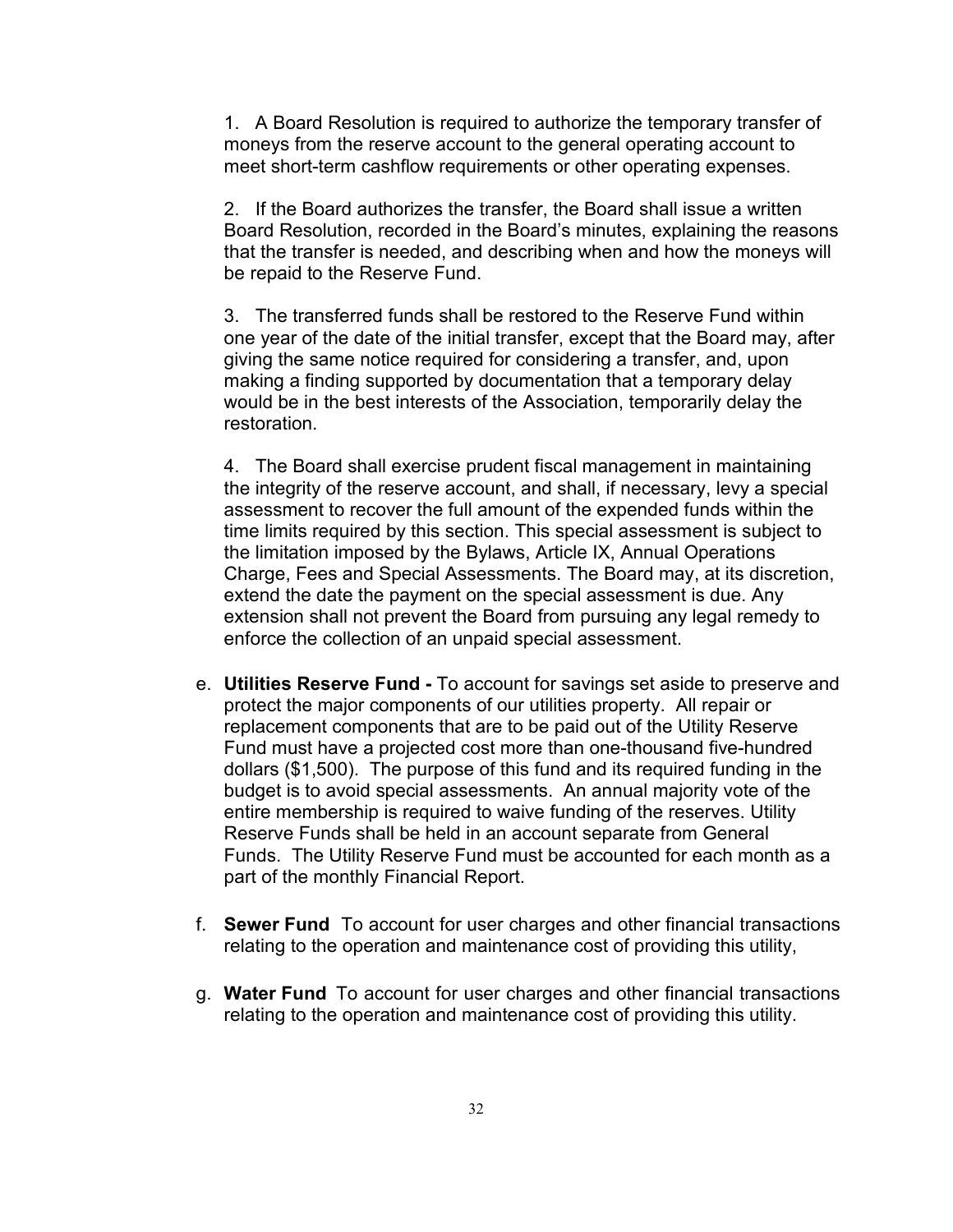h. **Special Assessments** - All revenue derived from a special assessment shall be credited to a special assessment fund for the purpose for which the assessment was made.

i**. Sale of Real Property** - The amount received for the sale of numbered lots in inventory shall be paid into a debt service fund, but shall not be placed into annual operating funds but shall be placed into reserve funds.

j. **Sale of Other Property** - Proceeds from sale of property other than real property shall be paid into the fund from which such property was acquired or is maintained or if there is no such fund into the General Fund.

**Section 5. Investment Monitoring:** The Community General Manager, relying upon Board-approved financial policies and with watchful and responsible care on behalf of the members from the Candlewood Lake Association's Board and assistance from the Finance Committee, shall be responsible for monitoring and the prudent investment of Candlewood Lake Association's assets. Candlewood Lake Association's Community General Manager is responsible for monitoring the Association's liquidity needs and directing the investment manager to maintain sufficient liquidity. The objective of the Association's investment accounts should be for long-term growth of principal and income, to meet capital needs and provide supplementary income for operations while limiting volatility to a level that the Board sees fit.

**Section 6. Investment Management Firm**: Candlewood Lake Association's investment manager shall be a full-service investment firm with memberships in the New York Stock Exchange (NYSE), National Association of Security Dealers (NASD) and Securities Investors Protection Corporation (SIPC).

The Finance Committee and the Board shall review the return on investments and diversification strategy periodically and at a minimum, annually.

Candlewood Lake Association's Board of Trustees shall select Candlewood Lake Association's investment manager with guidance from the Finance Committee.

**Section 7. Execution of Contracts.** The Board of Trustees, except as may be otherwise provided in these Bylaws, may authorize any officers, agent or agents, to enter into any contract or execute any instrument or document in the name of and on behalf of the Association and such authority may be general or confined to specific instances. Unless otherwise specifically determined by the Board of Trustees or otherwise required by law, formal contracts, promissory notes, and other evidence of indebtedness, deeds of trust, mortgages and other corporate instruments or documents requiring the corporate seal, shall be executed, signed or endorsed by the President (or the Vice President) and by the Secretary, or the Treasurer.